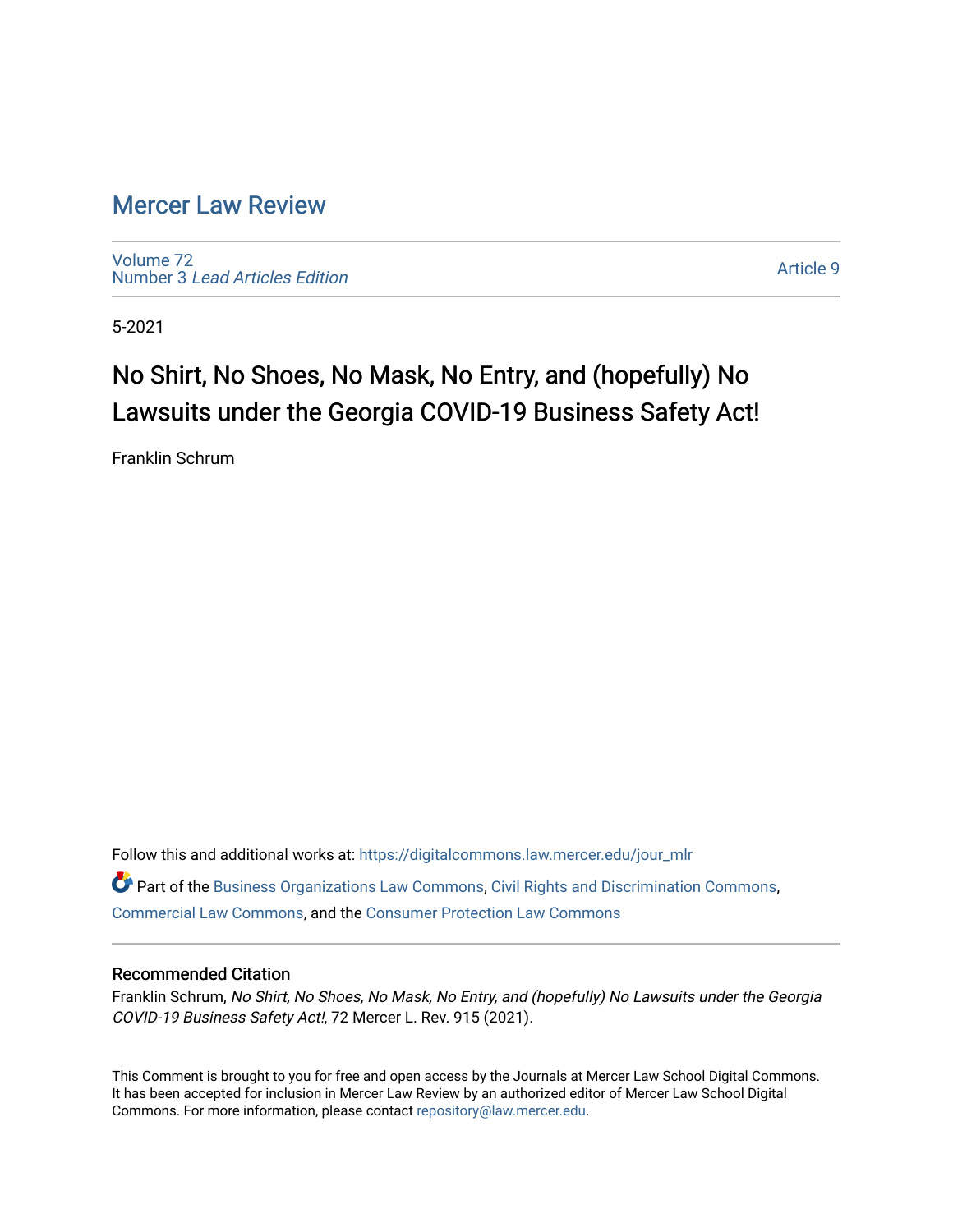# **No Shirt, No Shoes, No Mask, No Entry, and (hopefully) No Lawsuits under the Georgia COVID-19 Business Safety Act!**

# I. INTRODUCTION

The COVID-19 Pandemic continues to send shockwaves throughout the United States and all other nations by impacting much more than just the way we live and go about our normal day. Today, in most states, it is considered a common norm to see someone wearing a mask, frequently using sanitizer, or even stocking up on an abnormal amount of household items like toilet paper. Globally, over a million lives have been lost, businesses have become bankrupt, and the economy initially fallen substantially due to the Pandemic. Prominent retailers such as Brooks Brothers, J. Crew, and JCPenney have all filed for bankruptcy and more retailers and businesses will likely follow.1

Our society is highly dependent on businesses staying open and remaining operational. Ironically, our dependence on these businesses is likely one of the major reasons that COVID-19 is spreading at such an alarming rate. Take our dependence on Amazon for example, our nation uses Amazon every day and this company delivers millions of packages each day. It has been estimated that just one Amazon driver delivers over 200 packages per day,2 but what if this one Amazon driver had COVID-19 while delivering packages? This one Amazon driver could infect over a thousand people per week. Thankfully, businesses have increased safety precautions such as routine testing, checking employees' temperatures, and requiring employees to wear masks.

915

<sup>1</sup> Jordan Valinsky, *Brooks Brothers files for bankruptcy*, CNN BUSINESS (July 8, 2009, 10:55 AM), https://www.cnn.com/2020/07/08/business/brooks-brothersbankruptcy/index.html.

<sup>2</sup> Brittain Ladd, *Amazon Is Hell On Wheels For Delivery Drivers,* FORBES (Sep. 13, 2018, 12:11 PM), https://www.forbes.com/sites/brittainladd/2018/09/13/hell-on-wheelswhat-its-like-to-be-a-delivery-driver-for-amazon/#3d8091ea219a.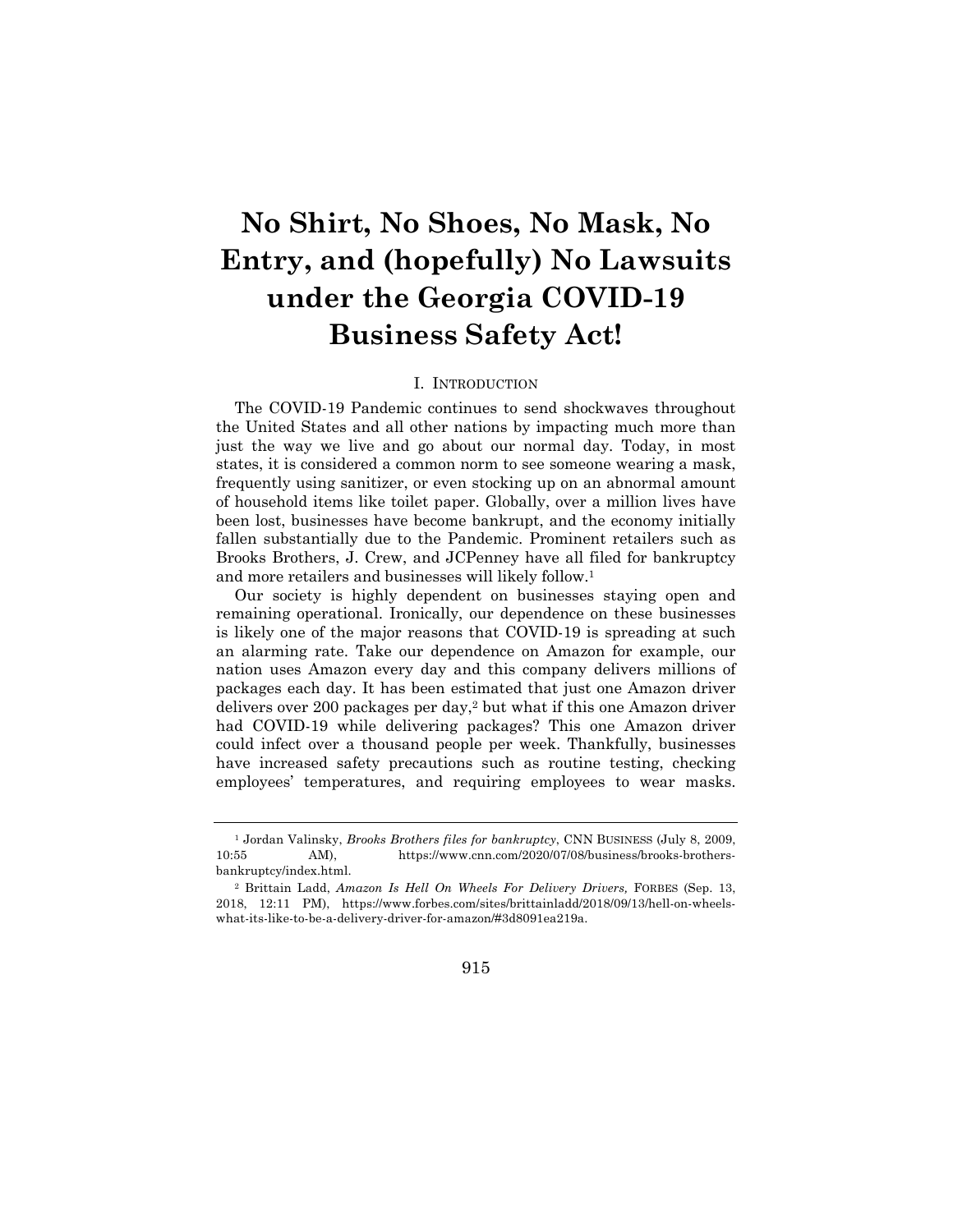However, due to the difficulty of actually detecting if one has COVID-19, there is no 100% guarantee that employees are free of COVID-19. This creates fear in all employers that they could be liable to customers for transmitting COVID-19 and ultimately be subject to an unbearable number of lawsuits.

In response to these concerns, states have begun to implement measures to reduce the number of lawsuits a business may face due to COVID-19 and to reduce the long-term effects of COVID-19 in order for our society to start moving in a positive direction. In Georgia, Governor Brian Kemp signed a new Act, the Georgia COVID-19 Business Safety Act, on August 5, 2020 and this law was put into effect immediately.3 In essence, the Georgia COVID-19 Business Safety Act encourages businesses to continue operation without facing liability for possibly transmitting COVID-19, which, in return, should reduce the number of COVID-19 related lawsuits, benefit the economy, reduce unemployment, and decrease the likelihood of more businesses going bankrupt. While it is clear that the Act, on paper, has a substantial impact from a legal and economic view, is it even possible to sue for the transmission of a disease? Will this Act truly be effective in reducing the number of COVID-19 related cases? Will this Act benefit Georgia as a whole or are there other factors that such as increasing the likelihood of COVID-19 cases that give reason to avoid legislation such as this?

This Comment first analyzes an overview of the Georgia COVID-19 Business Safety Act. Part II analyzes prior Georgia case law relevant to COVID-19 related claims. Part III discusses the legislative history to the Georgia COVID-19 Business Safety Act's codification. Part IV outlines the Georgia COVID-19 Business Safety Act itself and discusses key components within the Act. Part V focuses on what other jurisdictions are implementing and how the Georgia COVID-19 Business Safety Act is similar and/or different. Part VI explores the prior rights that certain businesses already and the oft notion of discrimination claims related to COVID-19. Lastly, Part VII, is a discussion on what types of impacts the Georgia COVID-19 Business Safety Act will have, whether positive, negative, or both, and how the Act may be amended in the future to provide further protection.

<sup>3</sup> Ga. S. Bill 359, Reg. Sess. (2020).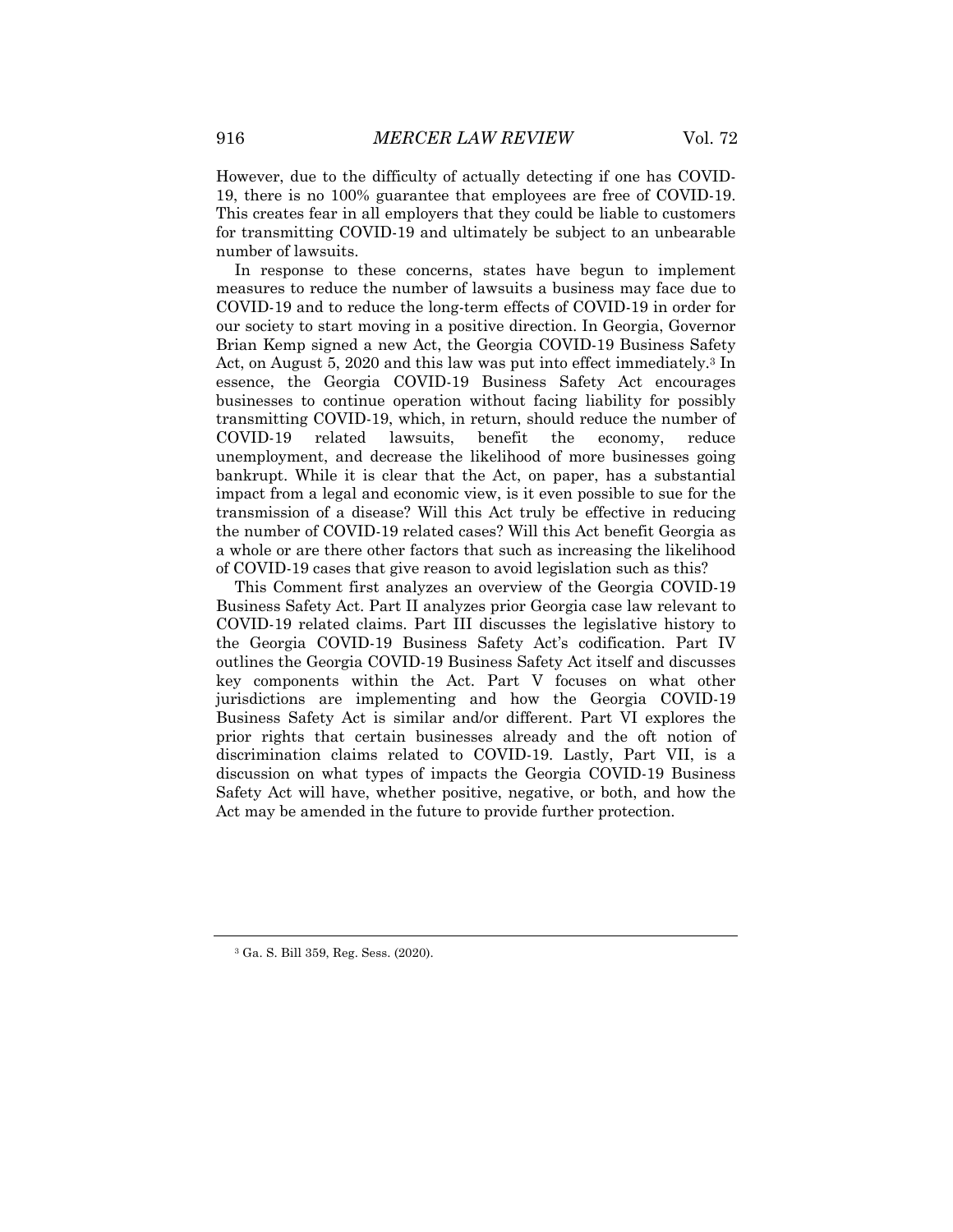II.HISTORICAL CASE LAW IN GEORGIA REGARDING THE TRANSMISSION OF DISEASES AND OTHER INJURY TRANSMITTED THROUGH THE AIR PARTICLES

The idea of taking legal action against another party for contracting a "disease through air particles" is one that Georgia, at a state-level, has not yet specifically addressed. Many might wonder if a claim such as this even has enough merit to survive all the way to trial. To help understand the validity of filing a claim for the transmission of a disease through air particles or—a COVID-19 related claim—Georgia's historical case law outlines a strong argument that creates a presumption that one can take legal action against another party for contracting COVID-19.

#### *A. Disease related Civil Actions in Georgia Case Law*

Under Georgia law, it is possible to bring a valid legal claim based on contracting a disease. For example, in *Long v. Adams*,<sup>4</sup> the Georgia Court of Appeals held that, on its face, one who has contracted a sexually transmitted disease does have a valid claim.<sup>5</sup> Plaintiff Long claimed that Defendant Adams was negligently liable for infecting Long with herpes.<sup>6</sup> The trial court, however, granted summary judgment to Adams for Long's "fail[ure] to state a claim upon which relief could be granted."7 On appeal, the court turned to case law relevant in other jurisdictions, citing *Duke v. Houston*,8 a Washington Supreme Court case that stated, "[o]ne who negligently exposes another to an infectious or contagious disease, which such other person thereby contracts, can be held liable in damages for his actions."9 Ultimately, the court recognized that Long did state a valid cause of action based on the theory of negligence.10

This case establishes the basis for a disease-related civil claims. However, a sexual transmitted disease, such as herpes, is not spread through airborne particles, but spread through physical contact. This distinction is important because COVID-19 is known for spreading primarily through airborne particles. Although, while no Georgia case law has addressed a specific disease that is spread through air particles, *Long* did not place a limit on disease-related claims that are

<sup>4</sup> 175 Ga. App. 538, 333 S.E.2d 852 (1985).

<sup>5</sup> *Id.* at 541, 333 S.E.2d at 854.

<sup>6</sup> *Id.* at 539–540, 333 S.E.2d at 854.

<sup>7</sup> *Id.*

<sup>8</sup> *Id.*

<sup>9</sup> *Id.* at 539, 333 S.E.2d at 854 (citing Duke v. Housen, 589 P.2d 334, 340 (1979)).

<sup>10</sup> *Long*, 175 Ga. App. at 540, 333 S.E.2d at 855.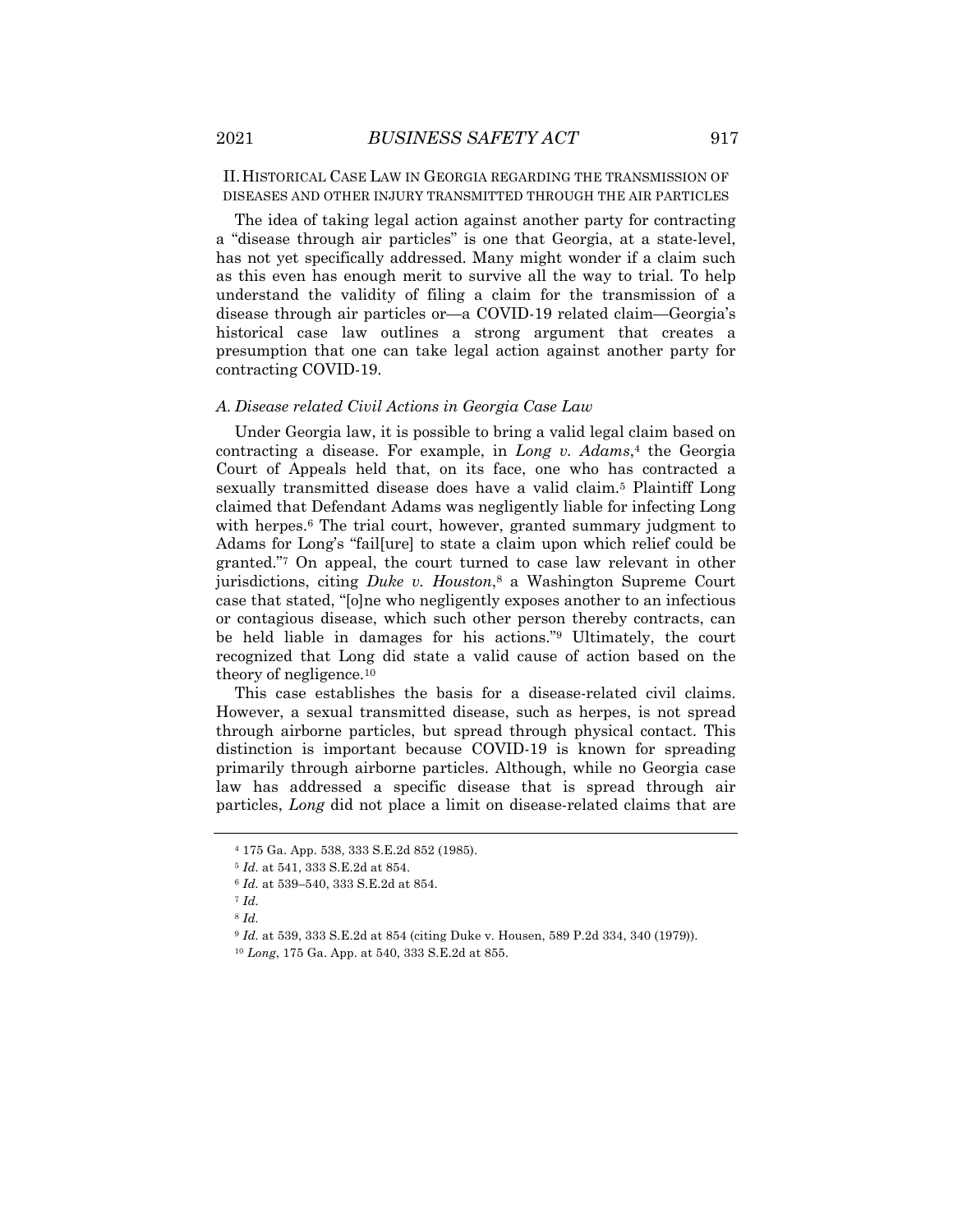only contracted through physical contact. The Washington Supreme Court's case that *Long* relied on was extremely broad. The word choice used in *Duke*, such as "exposed" and "infectious or contagious," places no limitation that would imply one can only have a disease-related claim through physical contact. In addition, Georgia case law has established valid civil claims related to injury by harmful air particles.

#### *B. Civil Actions related to Air Particles under Georgia Case Law*

In *Harper v. Barge Air Conditioning, Inc.*,<sup>11</sup> the Plaintiff had a valid cause of action against the Defendant for essentially transmitting harmful air particles that procured a need for medical treatment.<sup>12</sup> Defendant's employee serviced Plaintiff's air conditioning unit.13 Later that same day, the Plaintiff passed out and was rushed to the hospital.14 The Plaintiff's blood test showed high levels of carbon monoxide, and the fire department's testing within the building showed high levels of carbon monoxide as well.<sup>15</sup> The trial court granted Defendant's motion for a directed verdict and the Plaintiff appealed.16 The court held that "this case would support a theory of res ipsa loquitur," which is a variation of negligence.<sup>17</sup> This theory leaves a permissible inference of negligence left to the jury to accept or reject.18 Therefore, this case illustrates that a Plaintiff may have a valid claim for harmful air particles and this type of action is likely a question for the jury.19

*Long* established the validity of disease-related claims while not expressly limiting the scope of these disease-related claims to merely physical contract<sup>20</sup> and *Harper* showed the validity of civil claims from exposure to harmful air particles.<sup>21</sup> These cases, coupled together, demonstrate the validity of a claim for a COVID-19 related case. Especially while in the midst of a Pandemic, many of the Georgia Legislature likely realized the validity, or at least the plausibility, of a

<sup>15</sup> *Id.*

<sup>16</sup> *Id.* at 901–02, 686 S.E.2d at 669.

<sup>19</sup> *See Id.*

<sup>20</sup> *Long*, 175 Ga. App. at 540, 333 S.E.2d at 852.

<sup>11</sup> 300 Ga. App. 901, 686 S.E.2d 668 (2009).

<sup>12</sup> *Id.* at 901, 686 S.E.2d at 669.

<sup>13</sup> *Id.*

<sup>14</sup> *Id.* at 903, 686 S.E.2d at 670.

<sup>17</sup> *Id.* at 906–07, 686 S.E.2d at 672.

<sup>18</sup> *Id.* at 907, 686 S.E.2d at 673.

<sup>21</sup> *Harper*, 300 Ga. App. at 901, 686 S.E.2d at 668.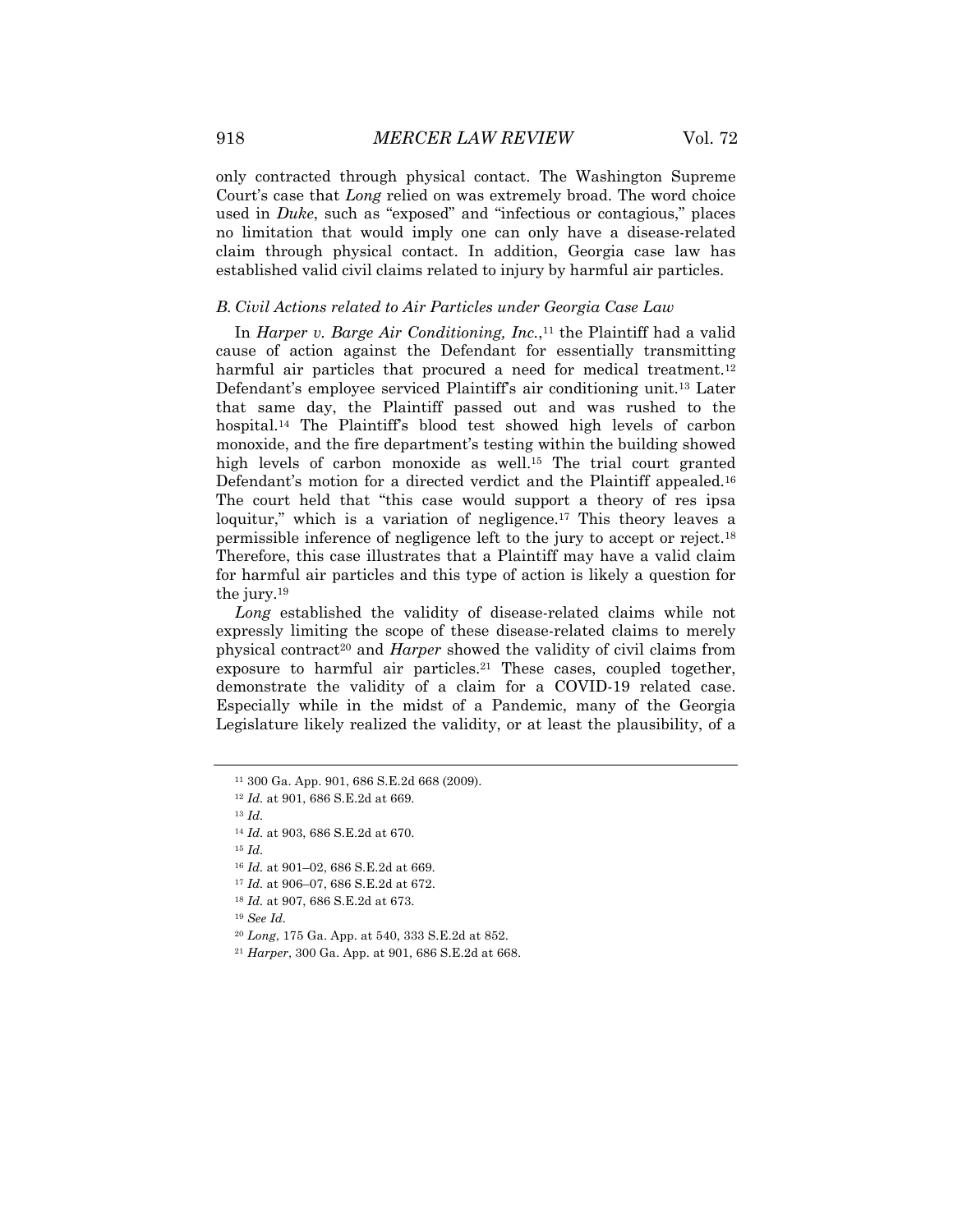COVID-19 related case and the likelihood of businesses being berated with these types of suits. Thus, the Georgia COVID-19 Business Safety Act was introduced to the Legislature in anticipation of deterring an alarming volume of COVID-19 related cases.

# III. THE LEGISLATIVE HISTORY OF THE GEORGIA COVID-19 BUSINESS SAFETY ACT

In response to the rapid spread and impact of COVID-19, it had become apparent to the Georgia Legislature that businesses were at a substantial risk of facing vast amounts of lawsuits related to COVID-19 and required certain protection in order to continue any level of operation. The origin of the Georgia COVID-19 Business Safety Act, prior to codification, is found in Senate Bill 359.22 Senators Chuck Hufstetler, Blake Tillery, Brian Strickland, John Albers, Kay Kirkpatrick, and Ben Watson all, collectively, sponsored Senate Bill 359.23 For Georgia's House of Representatives, Senate Bill 359 was sponsored by Trey Kelley.<sup>24</sup>

Shortly thereafter on June 26, 2020, Senate Bill 359 was passed by both the Georgia Senate and the Georgia House of Representatives during the last minutes of the 2020 legislative session.25 The Georgia Senate voted 34 to 16 in favor of passage and the Georgia House of Representatives voted 104 to 56 in favor of passage.26 Then, Senate Bill 359 was sent to the Georgia Governor's office to await the Governor's signature, thus enacted it into law.

On August 5, 2020, Governor Brian Kemp signed Senate Bill 359, thereby creating and enacting the Georgia COVID-19 Business Safety Act.27 Not only did Governor Kemp sign the Georgia COVID-19 Business Safety Act, but Governor Kemp made the effective date or enforceability of the Georgia COVID-19 Business Safety Act on the very same day, August 5, 2020.28 This demonstrates the level of significance both Governor Kemp and the Georgia General Assembly placed on the Georgia COVID-19 Business Safety Act, the immense concern they shared for businesses operating during the pandemic, and the growing

<sup>23</sup> *Id.*

<sup>25</sup> *Id.*

- <sup>26</sup> *Id.*
- <sup>27</sup> *Id.* <sup>28</sup> *Id.*

<sup>22</sup> Ga. S. Bill 359, Reg. Sess. (2020).

<sup>24</sup> *Id.*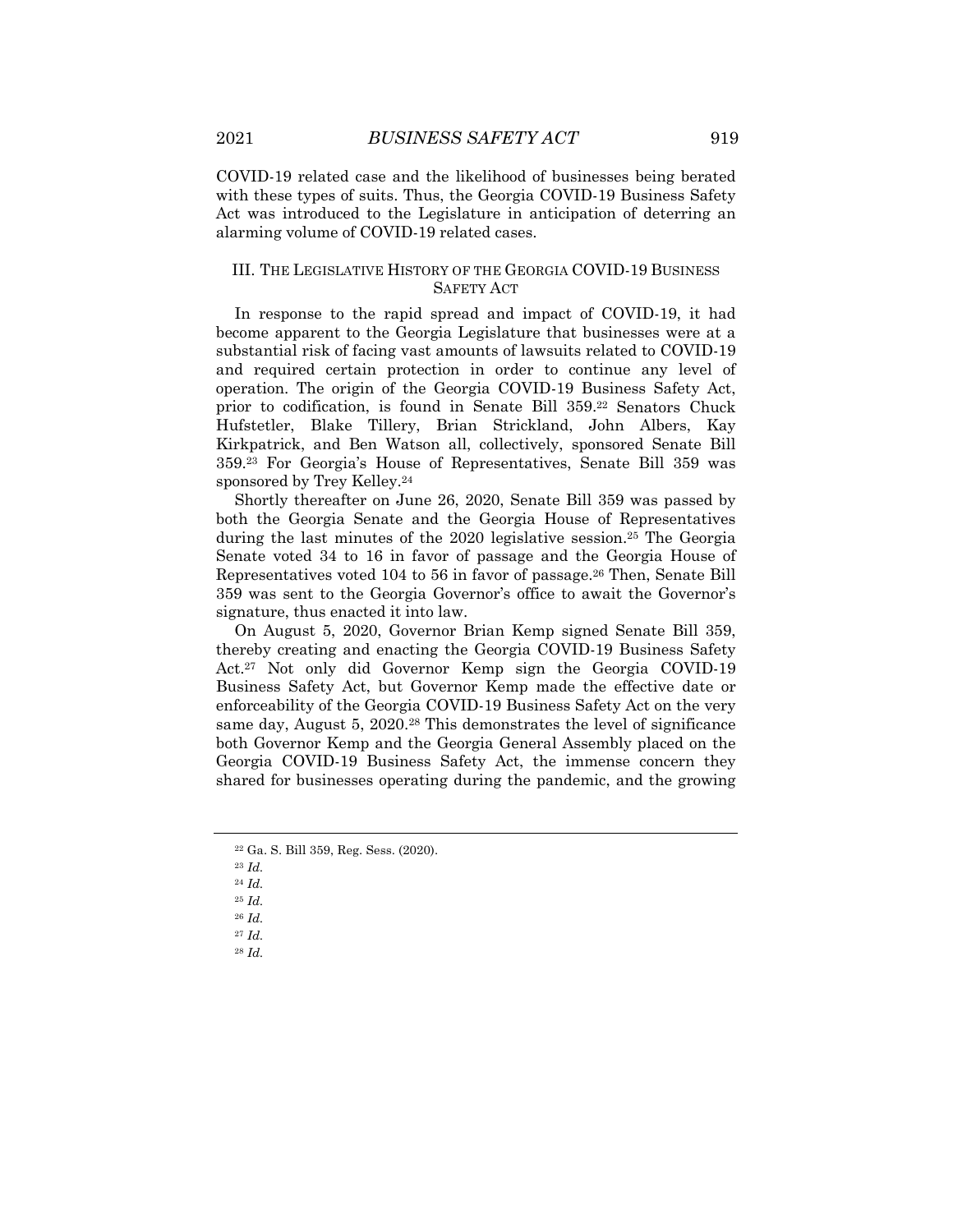need to offer some type of protective relief for businesses from liability.29

### IV. AN OVERVIEW AND DISCUSSION ON THE APPLICATION OF THE GEORGIA COVID-19 BUSINESS SAFETY ACT

#### *A The Immunity*

The Act was amended and codified in Title 51 of the Official Code of Georgia Annotated.30 The first protection is found in O.C.G.A.  $§ 51-16-2(a)<sup>31</sup>$ , which states, "[n]o healthcare facility, healthcare provider, entity, or individual, shall be held liable for damages in an action involving a COVID-19 liability claim . . . unless the claimant proves that the actions . . . showed: gross negligence, willful and wanton misconduct, . . . or intentional infliction of harm."32

While the Act is generally referred to as an immunity, this is not an absolute immunity for any COVID-19 related cases. The Act does not bar or prevent any claimants from bringing an action against a business that may have transmitted COVID-19 to the claimant. Instead, this Act raises the burden on the claimant by requiring them to prove "gross negligence, willful and wanton misconduct, reckless infliction of harm, or intentional infliction of harm," instead of requiring the claimant to prove ordinary negligence.33 This immunity does not eradicate the filing of lawsuits against businesses, but the Act does afford a sense of security to businesses that it is doubtful any claimants will have a favorable outcome. The immunity should be stated as a form of limited immunity because the Act is specifically tailored—barring claimants from suit for COVID-19 related claims under the theory of ordinary negligence—not to function as an outright prohibition against claimants from filing a COVID-19 related claim.

# *B. Who may be protected under Georgia COVID-19 Business Safety Act*

In terms of who may be protected under the Act, this act applies broadly. Notably, "entity" is defined as:

any association, institution, corporation, company, trust, limited liability company, partnership, religious or educational organization,

<sup>29</sup> *See id.*

<sup>30</sup> *See* O.C.G.A. § 51-16-1–5 (2020).

<sup>31</sup> O.C.G.A. § 51-16-2(a).

<sup>32</sup> *Id.*

<sup>33</sup> *Id.*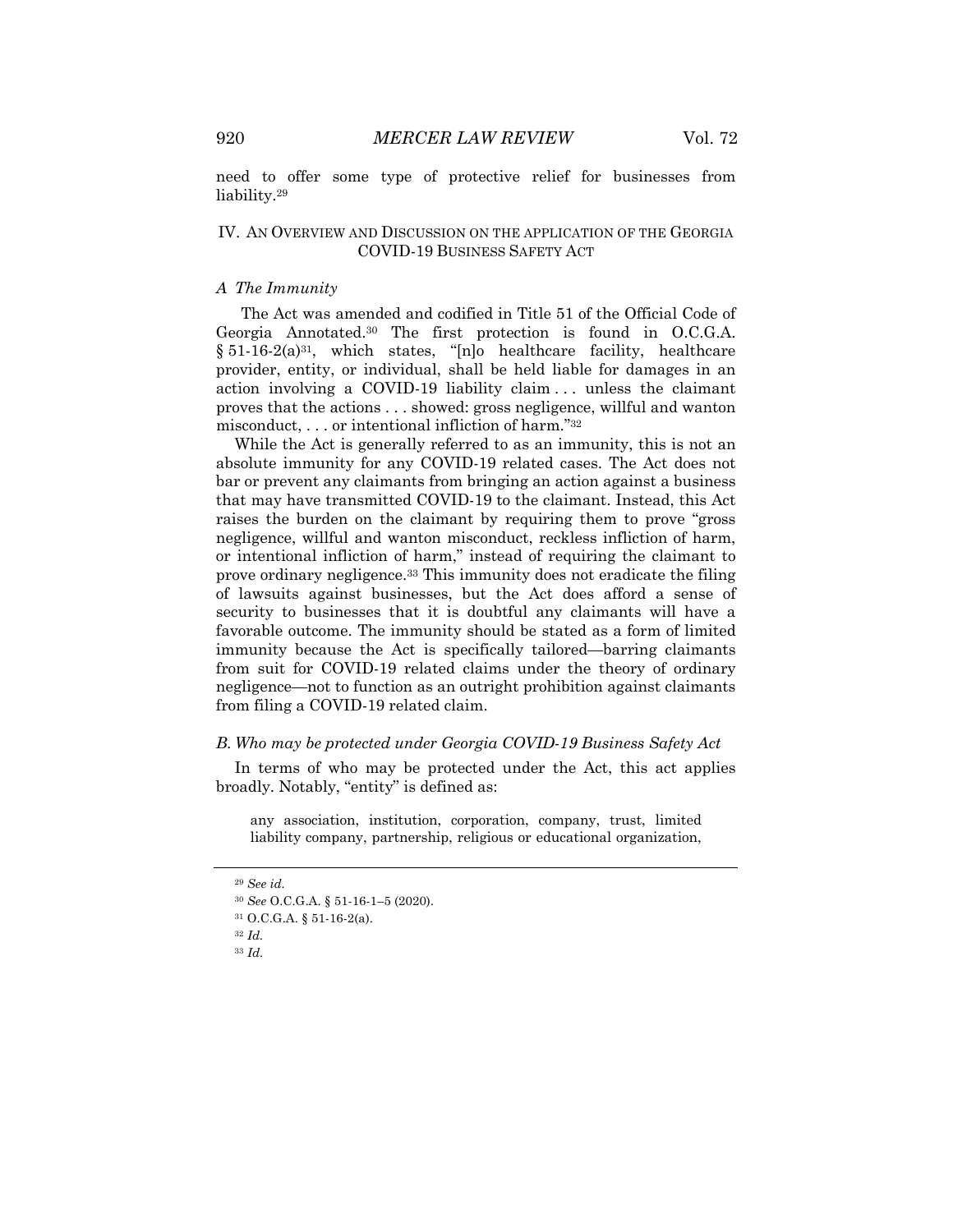political subdivision, county, municipality, other governmental office or governmental body, department, division, bureau, volunteer organization; including trustees, partners, limited partners, managers, officers, directors, employees, contractors, independent contractors, vendors, officials, and agents thereof, as well as any other organization other than a healthcare facility.34

While the name of the Act, the Georgia COVID-19 Business Safety Act, may be misleading, this Act further applies to schools, churches, and other entities that may not necessarily be perceived as a business.<sup>35</sup> The Act was likely named the Georgia COVID-19 Business Safety Act because businesses, in general, are primarily the most susceptible to a COVID-19 related claim.

In spite of offering a broad definition of entities, the Act includes "individual," but fails to define "individual."<sup>36</sup> By incorporating an individual into the Act, it appears this protection should or, at least, may be applicable to everyone, not just businesses or entities. Perhaps it was the Georgia General Assembly's intent for the Georgia COVID-19 Business Safety Act to be applicable to everyone. Yet, it is possible the legislature meant "individual" to apply only to specific employers and employees within these businesses or entities.

For example, by interpreting the Georgia COVID-19 Business Safety Act, as is, it seems that if Party A were to have Party B over to their house and Party B contracted COVID-19 on Party A's property, Party A would be encompassed within the Georgia COVID-19 Business Safety Act. Then, if Party B were to file a COVID-19 related case, the standard would not be ordinary negligence. Instead of ordinary negligence, Party B would need to prove there was "gross negligence, willful and wanton misconduct, reckless infliction of harm, or intentional infliction of harm."<sup>37</sup> Thus, without knowing the true intent of the Georgia General Assembly on who an "individual" is, this could likely be a topic litigated in the future.

<sup>34</sup> O.C.G.A. § 51-16-1(4).

<sup>35</sup> *Id.*

<sup>36</sup> *See* O.C.G.A. § 51-16-1.

<sup>37</sup> O.C.G.A. § 51-16-2(a).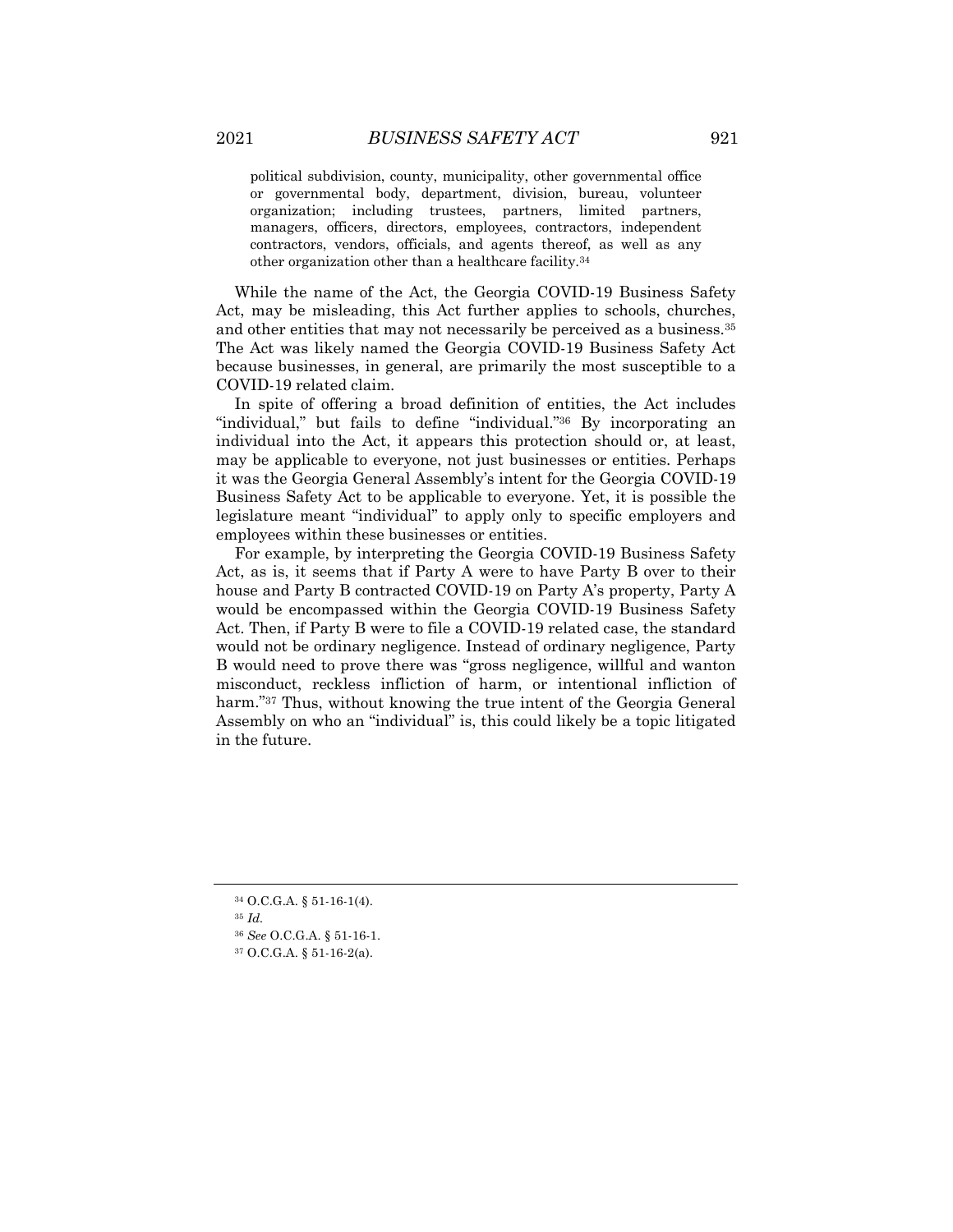#### **1. Receipts, Tickets, Wristbands using Disclaimers**

Next, in O.C.G.A. § 51-16-3,<sup>39</sup> the Act creates a presumption of assumption of the risk defense for contracting COVID-19 when entering the premise of a building by encouraging businesses to post warning signs and add disclaimers to receipts, tickets, or wristbands.40

Except for gross negligence, willful and wanton misconduct, reckless infliction of harm, or intentional infliction of harm, in an action involving a COVID-19 liability claim against an individual or entity for transmission, infection, exposure, or potential exposure of COVID-19 to a claimant on the premises of such individual or entity, there shall be a rebuttable presumption of assumption of the risk by the claimant when: (1) Any receipt or proof of purchase for entry, including but not limited to an electronic or paper ticket or wristband, issued to a claimant by the individual or entity for entry or attendance, includes a statement in at least ten-point Arial font placed apart from any other text . . . .<sup>41</sup>

The disclaimers within these receipts, tickets, and wristbands must encompass a warning that reads:

'Any person entering the premises waives all civil liability against this premises owner and operator for any injuries caused by the inherent risk associated with contracting COVID-19 at public gatherings, except for gross negligence, willful and wanton misconduct, reckless infliction of harm, or intentional infliction of harm, by the individual or entity of the premises.<sup>'42</sup>

Typically, tickets and wrist bands are heavily geared towards larger events such as concert, plays, or even movies. With the alarming rate at which COVID-19 spreads, these major events generally have sizeable quantities of people, which actually increase the chances of one contracting COVID-19 due to the exposure of more people. While the Act, as a whole, is needed for society to move forward and the economy

<sup>38</sup> *See* O.C.G.A. § 51-16-3. The section is reciprocal to O.C.G.A. § 51-16-4 but O.C.G.A. § 51-16-4 applies to healthcare facilities and providers.

<sup>39</sup> O.C.G.A. § 51-16-3.

<sup>40</sup> *Id.*

<sup>41</sup> O.C.G.A. § 51-16-3(a)(1).

<sup>42</sup> *Id.*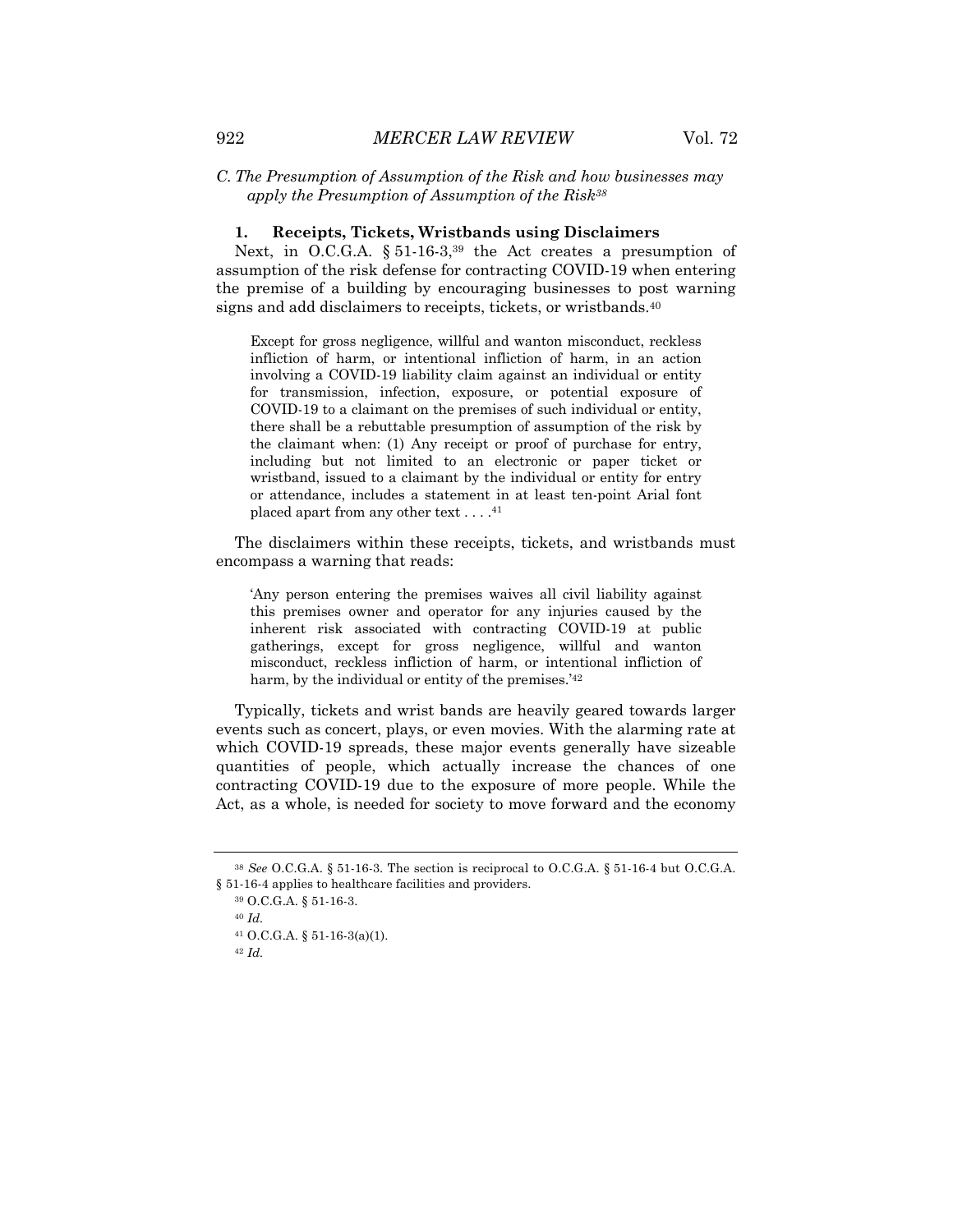to fully bounce back, this presumption of assumption of risk exception could be encouraging a step in the wrong direction.

#### **2. Posting Warning Signs**

The presumption of assumption of risk exception also provides that, "[a]n individual or entity of the premises has [the option to] post[] at a point of entry, if present, to the premises, a sign in at least one-inch Arial font placed apart from any other text, a written warning..."<sup>43</sup>

The warning should state the following:

'Warning

Under Georgia law, there is no liability for an injury or death of an individual entering these premises if such injury or death results from the inherent risks of contracting COVID-19. You are assuming this risk by entering these premises.'44

Drawing significance to the phraseology used in O.C.G.A. § 51-16-3 for the warning sign, it is important to note the word choice: "at a point of entry."45 The Georgia General Assembly could have used a phrasing like the "main point of entry" or "all points of entry," however the language used has strong significance for businesses. This phrasing, "at a point of entry,"46 does not require a business to post the warning sign on every entrance to the premises, it suggests that the business only needs to post the warning sign at one entrance. This entrance does not even need to be a popular or frequently used entrance. Lastly, another reasoning for allowing businesses to have great discretion in where to post the warning sign could be the overall effect the warning sign may have to a lay person<sup>47</sup> reading it.

On August 12, 2020, just a week after the law went into effect, the 11 Alive News covered a story about a teacher who encountered this warning sign at their school.48 Essentially, seeing and reading this warning sign made them worrisome or fearful about attending the

<sup>43</sup> O.C.G.A. § 51-16-3(a)(2).

<sup>44</sup> *Id.*

<sup>45</sup> *Id.*

<sup>46</sup> *Id.*

<sup>47</sup> For the purpose of this Comment, a "lay person" means a person who is without specialized knowledge in the law.

<sup>48</sup> Kaitlyn Ross, *VERIFY: Posting a COVID-19 warning sign limits liability for businesses, schools in Georgia*, 11 ALIVE (Aug. 12, 2020, 8:36 PM), https://www.11alive.com/article/news/verify/verify-covid-warning-signs/85-1185b5e5-2b41- 4a84-af50-510479e8feff.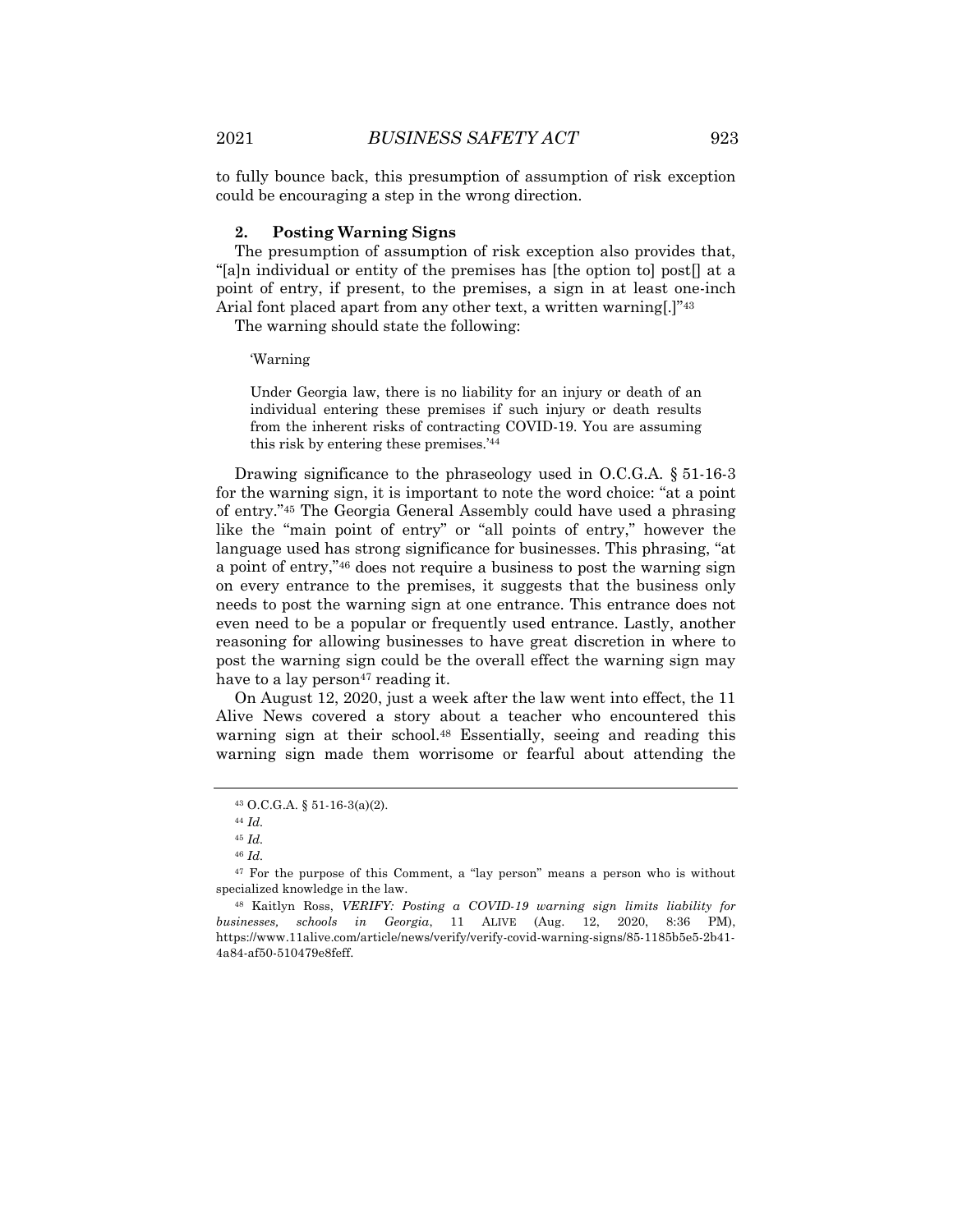school and how this warning sign almost contradicts all the safety measures implemented within schools.49 In light of a lay person's view on the warning sign, the legislature likely chose this exact phrasing of "at a point of entry," instead of requiring the warning sign on every entrance, so it is possible for the normal customer or person to enter the premises without actually seeing the sign.50 Thus, allowing businesses to comply with the Act and avoid scaring potential customers or people who are entering the premises.

# **3. How do these technicalities apply within the Georgia COVID-19 Business Safety Act?**

Another key highlight in O.C.G.A. § 51-16-3, are that the statements must be made in "at least ten-point Arial font" for receipts, tickets, and wristbands or "at least one-inch Arial font" for a warning sign.<sup>51</sup> Theoretically, if a business uses Times New Roman font or the business does not meet the minimum standard for the font size, will they be liable under the normal standard of care instead of the heightened standard of "gross negligence, willful and wanton misconduct, reckless infliction of harm, or intentional infliction of harm[?]"52

Obviously, this is not the true intent of the Georgia General Assembly to go to the trouble of giving businesses a liability protection, but then stripping this protection based off of a mere technicality such as not having the correct type of font or font size. According to O.C.G.A.  $§ 5116-3(b), $^{53}$ 

[t]he provisions in this Code section shall not . . . limit or restrict the immunities from liability provided in [O.C.G.A.] 51-16-2; further failure to participate as provided in subsection (a) of this Code section shall in no way limit or restrict the immunities from liability provided in [O.C.G.A.] 51-16-2 nor shall such failure to participate be admissible.54

Essentially, even if businesses do not use these disclaimers or warning signs, the businesses are still protected to the extent of the limited immunity afforded in O.C.G.A. § 51-16-2.

<sup>49</sup> *Id.*

<sup>50</sup> O.C.G.A. § 51-16-3(a)(2).

<sup>51</sup> O.C.G.A. § 51-16-3(a)(1)–(2).

 $52$  O.C.G.A. § 51-16-3(a)(1).

<sup>53</sup> O.C.G.A. § 51-16-3(b).

<sup>54</sup> *Id.*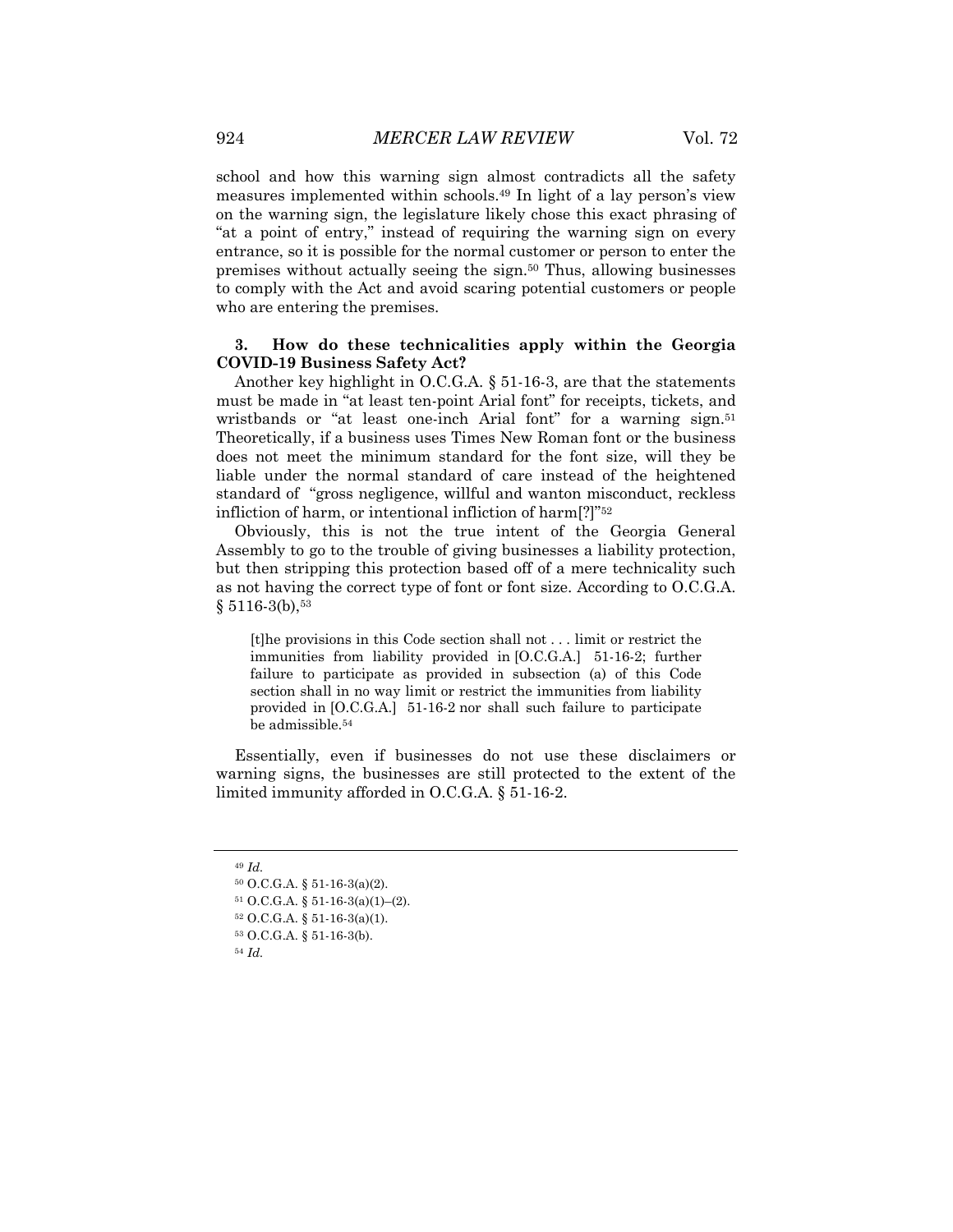When looking at O.C.G.A. § 51-16-3(b) (the presumption of assumption of risk), at first glance, the presumption of assumption of risk seems to hold little weight when coupled with O.C.G.A. § 51-16-2 (the limited immunity). However this is not true, because both O.C.G.A. § 51-16-2 and O.C.G.A. § 51-16-3 add two different components of protection for businesses.55 The limited immunity is raising the claimant's burden to a much higher standard to prove their COVID-19 related case.56 The presumption of assumption of risk creates an added defensive argument for the businesses if litigation were to ensue.57 A business does not need to post a warning sign or provide notice to their customers in order for O.C.G.A. § 51-16-2's liability protection to apply. If a business fails to post a warning sign or provide notice to their customers, the business is simply giving up or waiving the presumption of assumption of risk defense as an added defense.

### *D.Exceptions to the Georgia COVID-19 Business Safety Act and why the Georgia legislature likely chose these exceptions.*

Even though this Act extends strong protection to businesses, there are limits to how far the immunity and presumption of assumption of risk defense are available to protect the business. Pursuant to O.C.G.A. § 51-16-5,

This chapter shall not modify or supersede the terms or application of:

(1) Title 16, relating to crimes and offenses;

(2) Title 31, relating to health or any state regulations related thereto;

(3) Chapter 9 of Title 34, relating to workers' compensation; and

(4) Chapter 3 of Title 38, relating to emergency management.58

Excluding "(1) Title 16, relating to crimes and offenses; [and] (2) Title 31, relating to health or any state regulations related thereto" from the protections provided in the Act may seem common knowledge to most.59

<sup>55</sup> *Compare* O.C.G.A. § 51-16-2 *with* O.C.G.A. § 51-16-3.

<sup>56</sup> *See* O.C.G.A. § 51-16-2.

<sup>57</sup> *See* O.C.G.A. § 51-16-3.

<sup>58</sup> O.C.G.A. § 51-16-5.

<sup>59</sup> *Id.*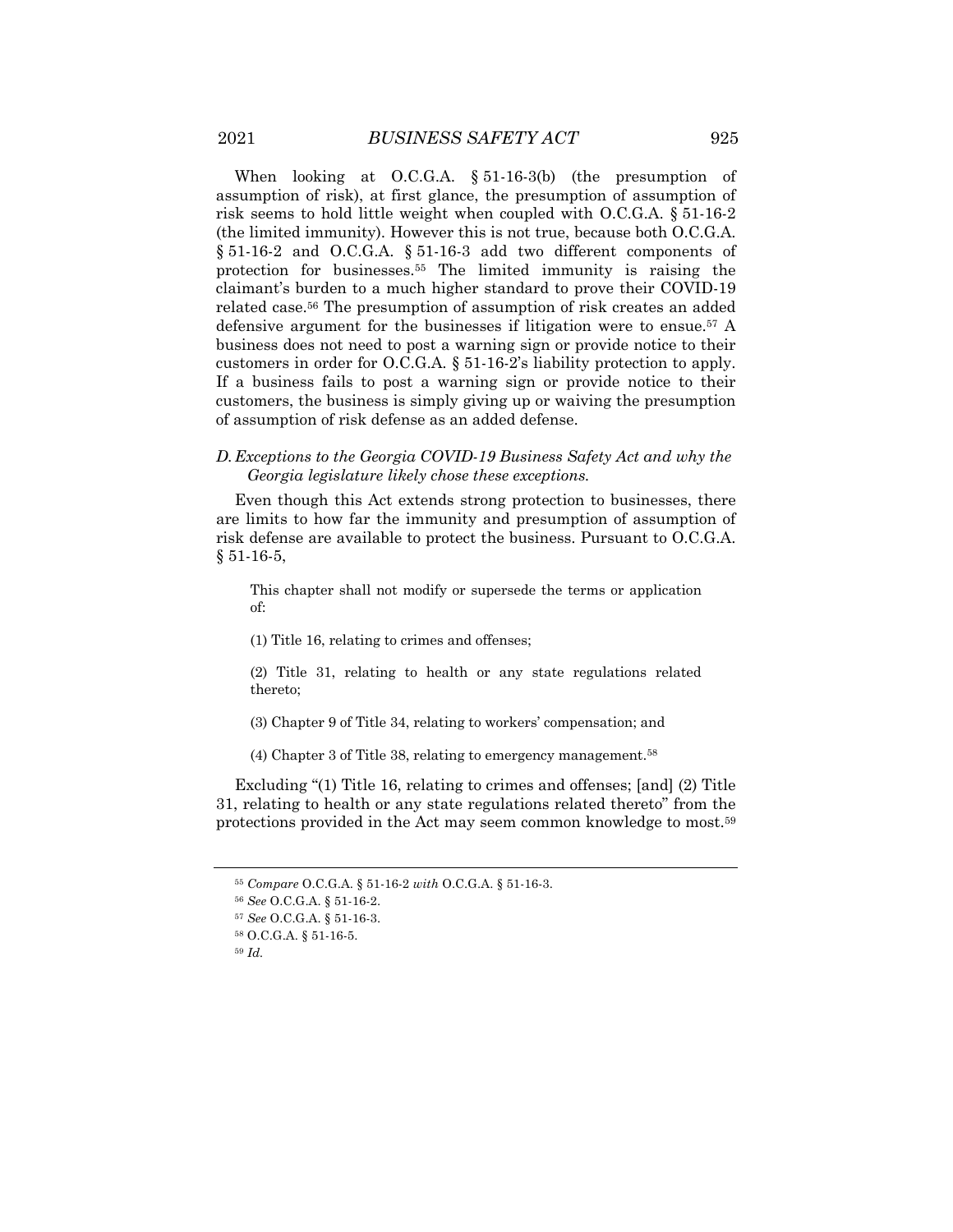However, declining to extend the Act to workers' compensation related claims is highly important for businesses and for Georgians as a whole during the COVID-19 pandemic because, in theory, this will likely reduce the spread of COVID-19.

Generally, workers' compensation is well known as a form of insurance that covers lost wages and/or medical bills for employees that are injured in the scope of their employment. In a sense, this Act does not apply to employees, meaning they could potentially seek relief under ordinary negligence as opposed to the higher burden established by the Act.

The legislature likely chose workers' compensation as a specific exclusion because this will ultimately encourage and almost require businesses to abide by the multitude of COVID-19 related safety regulations. The employer has gained a sense of security to run their business knowing that customers will have a higher burden to meet if they were to file suit, but the employer must also realize that their employees are not subject to the Act's higher burden and may have a claim under ordinary negligence. By excluding workers' compensation, the employer will require their employees to practice these COVID-19 related safety regulations, such as wearing a mask, gloves, sanitizing or cleaning areas, and social distancing. In return, this adds a benefit to both the employees the customers of Georgia because these businesses are still highly encouraged to operate under safe conditions.

# V. WHAT ARE OUR NEIGHBOR STATES DOING AND HOW DOES THE GEORGIA COVID-19 BUSINESS SAFETY ACT COMPARE?

#### *A. Alabama*

Due to the impact of COVID-19, the Governor of Alabama, Kay Ivey, issued a Proclamation on March 13, 2020 that declared Alabama in a state of emergency.60 The Proclamation first addresses the issue of COVID-19 related cases and the fear of these cases overwhelming the health care facilities. To prevent these cases from flooding courts, the proclamation changed the normal standard of care to the "alternative standards of care" for COVID-19 related claims on health care professionals and facilities by deeming them as emergency management

<sup>60</sup> *Eighth Supplemental State of Emergency: Coronavirus (COVID-19)*, STATE OF ALABAMA, (May 8, 2020), https://governor.alabama.gov/newsroom/2020/05/eighthsupplemental-state-of-emergency-coronavirus-covid-19/. Under the Alabama Emergency Management Act of 1955, the Governor is authorized to declare a state of emergency.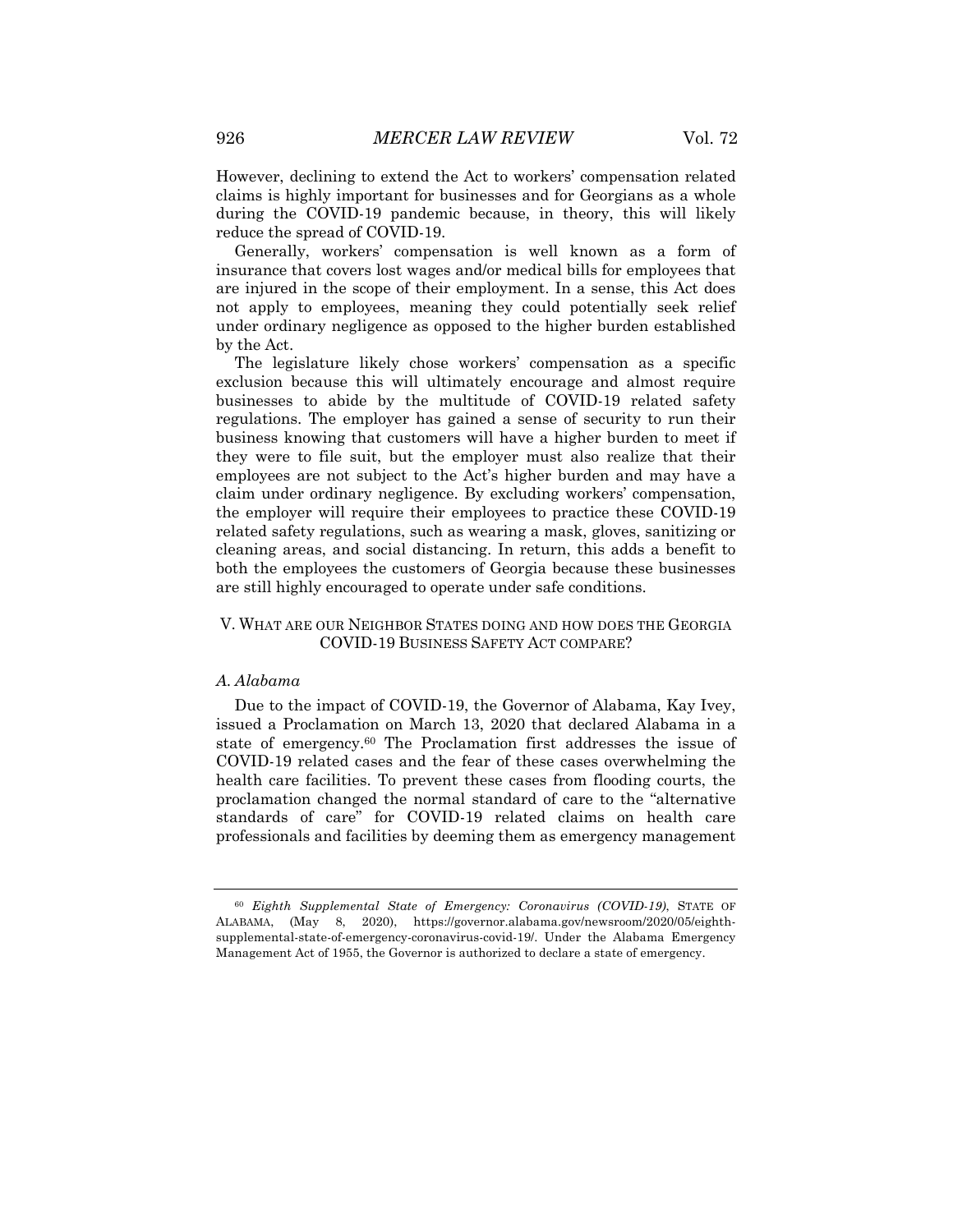workers.61 These alternative standards of care are outlined in Ala. Code § 31-9-16,<sup>62</sup> and replace the ordinary standard of care.

Pursuant to Ala. Code § 31-9-16, "[e]xcept in cases of willful misconduct, gross negligence, or bad faith, [no] emergency management worker . . . attempting to comply with this article or any order, rule, or regulation . . . shall be liable for the death of or injury to persons . . . . "<sup>63</sup> In addition, "[t]he provisions of this section shall not affect the right of any person to receive benefits . . . under the Workers' Compensation Law."64 Essentially, like Georgia, Alabama has raised the standard of care from ordinary negligence to a higher degree such as gross negligence, but only for health care facilities and professionals, not for businesses. Alabama also has a similar exception for workers' compensation, even though this exception was already codified prior to COVID-19; this should result in a safer work environment for the employees and the entire state, as discussed prior.

On May 8, 2020, Governor Ivey issued a new proclamation.65 This proclamation furthered the liability protection to health care providers and extended liability protection to businesses.66

A business, health care provider, or other covered entity shall not be liable for the death or injury to persons or for damage to property in any way arising from any act or omission related to, or in connection with, COVID-19 transmission or a covered COVID-19 response activity, unless a claimant shows by clear and convincing evidence that the claimant's alleged death, injury, or damage was caused by the business, health care provider, or other covered entity's wanton reckless, willful, or intentional misconduct.67

In addition, the proclamation further extended a limitation on damages. Even if a party proves liability, the business or health care provider is limited to only paying actual economic compensatory damages, unless the COVID-19 related case resulted in serious physical

<sup>61</sup> *Id.*

<sup>62</sup> ALA. CODE § 31-9-16 (2020).

<sup>63</sup> ALA. CODE § 31-9-16(b).

<sup>64</sup> *Id.*

<sup>65</sup> *Eighth Supplemental State of Emergency: Coronavirus (COVID-19)*, STATE OF ALABAMA, (May 8, 2020), https://governor.alabama.gov/newsroom/2020/05/eighthsupplemental-state-of-emergency-coronavirus-covid-19/.

<sup>66</sup> *See id.*

<sup>67</sup> *Id.*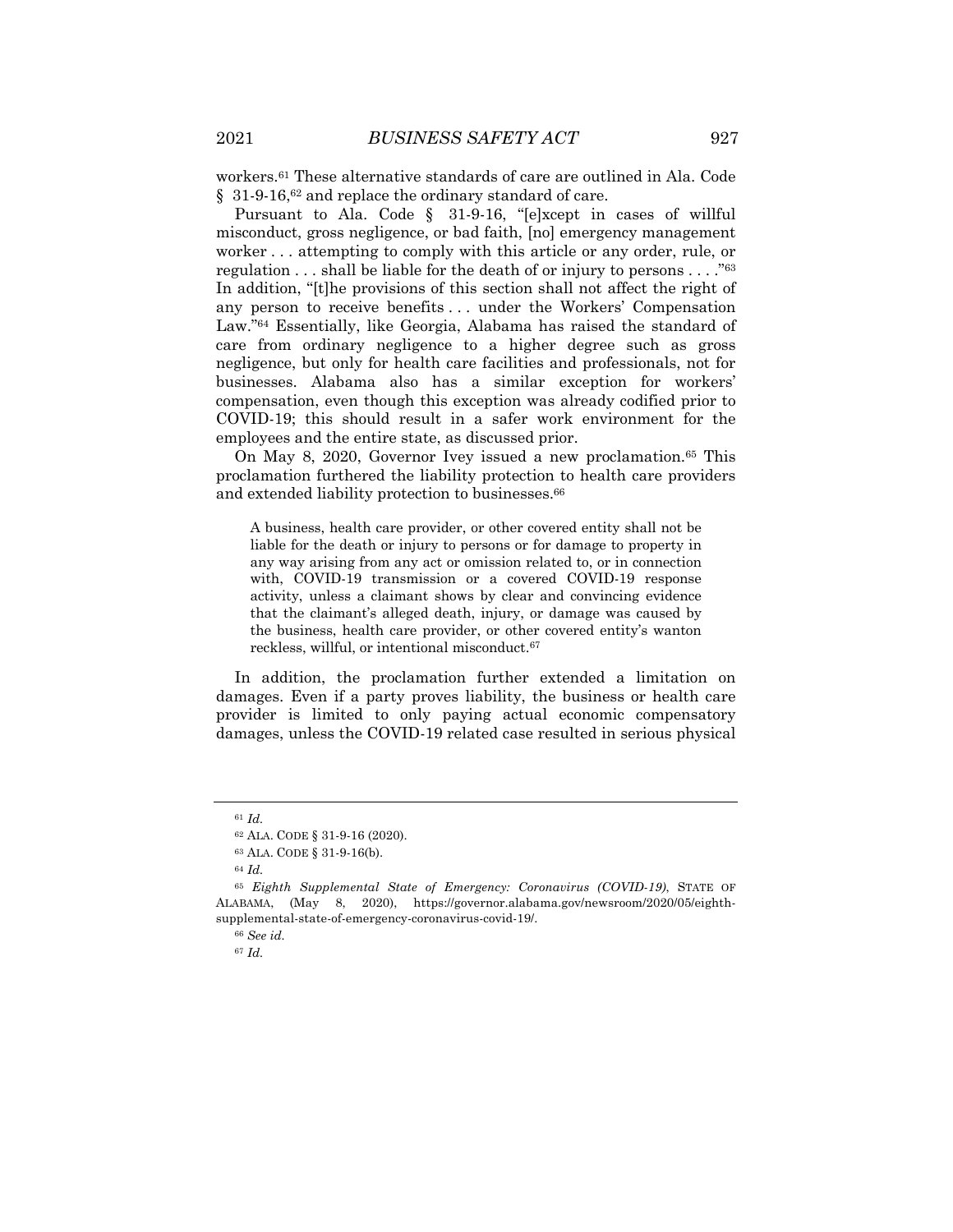injury or death.68 In addition, a wrongful death claim due to COVID-19 "is only entitled to an award of punitive damages."69

Alabama has extended a very similar liability protection much like Georgia, but Alabama's proclamation gives greater liability protection to businesses and health care providers than Georgia's COVID-19 Business Safety Act. Alabama's liability protection is greater than Georgia because Alabama has raised the burden of proof for COVID-19 related cases and limited the damages recoverable.

The burden of proof is heightened through Alabama's proclamation that specifies the burden is clear and convincing evidence.70 "Proof by clear and convincing evidence requires a level of proof greater than a preponderance of the evidence or the substantial weight of the evidence, but less than beyond a reasonable doubt."71 Generally, civil trials are based on preponderance of the evidence, which means the claimant needs to show just enough evidence to make their claim more likely than not. However, Alabama has now raised the burden of proof significantly past preponderance of the evidence.

In contrast, the Georgia COVID-19 Business Safety Act makes no mention of raising the burden of proof for COVID-19 related civil cases. Therefore, while claimants from both Georgia and Alabama must prove their COVID-19 related case was caused by a business or health care provider's willful and/or wanton misconduct, Alabama's claimant must meet the burden of clear and convincing evidence while Georgia's claimant must meet the burden of preponderance of the evidence. In return, this heightened burden will deter Alabama claimants from filing suit and decrease the influx of COVID-19 related cases.

In addition, Alabama's Act limits the amount a claimant may recover from a COVID-19 related case.72 This is also an exceptional avenue to not only protect the businesses and health care providers, but to reduce the amount of COVID-19 related cases filed. When money is taken out of the equation, this naturally decreases the incentive to pursue a claim, both from the claimant's perspective and from the lawyer's perspective. Georgia, however, has declined to extend further protection in the form of limiting damages.

<sup>68</sup> *Id.*

<sup>69</sup> *Id.*

<sup>70</sup> *Id.*

<sup>71</sup> ALA. CODE § 6-11-20 (2020).

<sup>72</sup> *Eighth Supplemental State of Emergency: Coronavirus (COVID-19)*, STATE OF ALABAMA, (May 8, 2020), https://governor.alabama.gov/newsroom/2020/05/eighthsupplemental-state-of-emergency-coronavirus-covid-19/.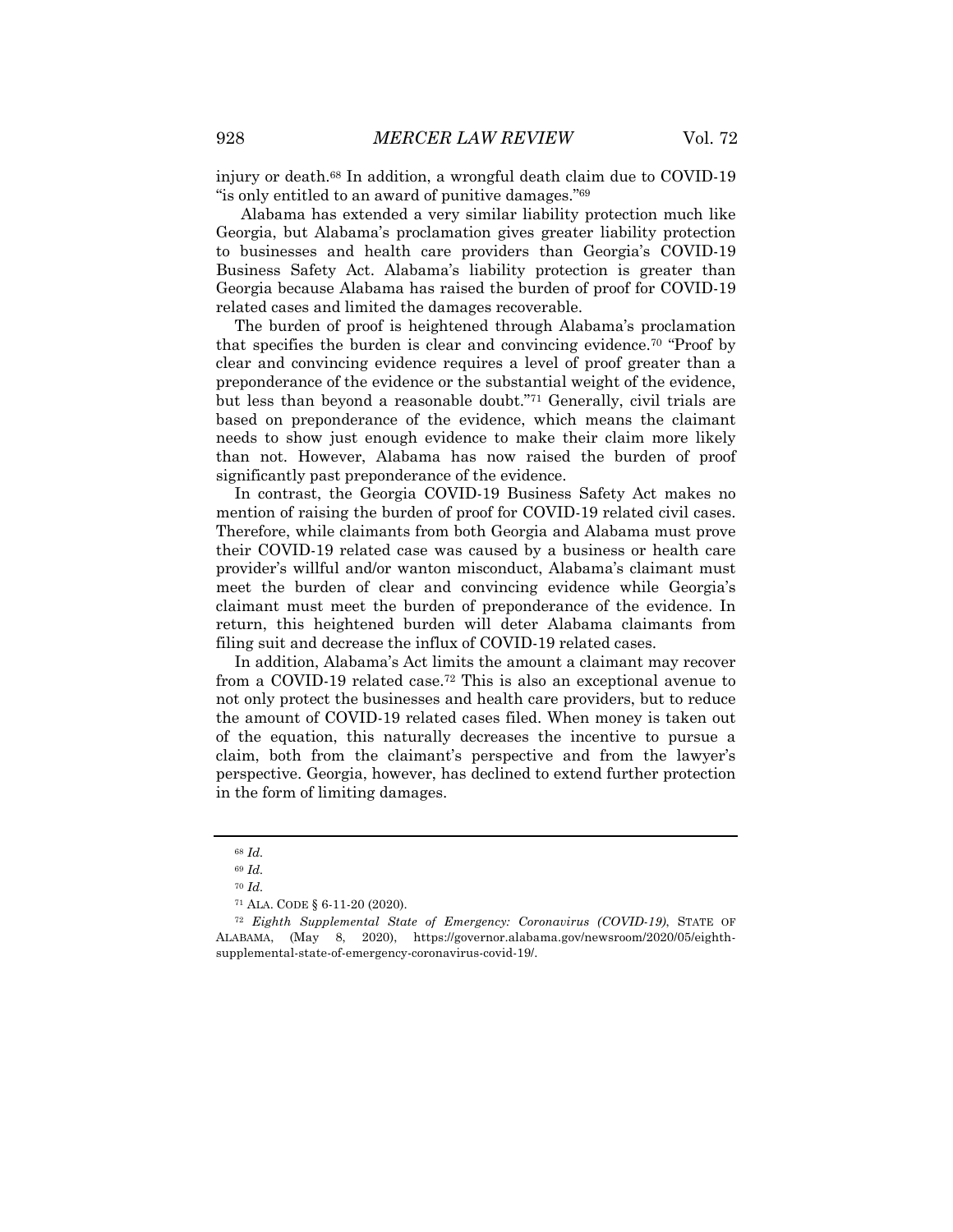#### *B. North Carolina*

On May 4, 2020, the Governor of North Carolina, Roy Cooper, signed Senate Bill 704.73 This bill created N.C. Gen. Stat. § 66-47074 by amending Chapter 66 of the North Carolina General Statutes. Pursuant to N.C. Gen. Stat. § 66-470, only certain entities have been given immunity from civil actions.75

An essential business that provides goods or services in this State with respect to claims from any customer or employee for any injuries or death alleged to have been caused as a result of the customer or employee contracting COVID-19 while doing business with or while employed by the essential business.<sup>76</sup>

This immunity extends to emergency response entities as well.<sup>77</sup> However, "the immunity . . . shall not apply if the injuries or death were caused by an act or omission of the essential business or emergency response entity constituting gross negligence, reckless misconduct, or intentional infliction of harm."78

North Carolina has initially given this immunity to only essential businesses. This protection is drastically limited when compared to the Georgia COVID-19 Business Safety Act since the Georgia COVID-19 Business Safety Act defines "entity" broadly. Businesses such as restaurants, bars, and clothing stores were not protected by North Carolina's initial limited immunity. Similarly, North Carolina, Alabama, and Georgia have all demonstrated the same pattern of heightening the standard for COVID-19 related cases from ordinary negligence to a level of gross negligence or reckless, willful, and/or wanton misconduct.79

On July 2, 2020, Governor Cooper signed House Bill 118 to expand the immunity provided from Senate Bill 704.80 House Bill 118 will soon amend Chapter 99E of the North Carolina General States by adding

<sup>73</sup> N.C. S. Bill 704, Reg. Sess. (2020).

<sup>74</sup> N.C. GEN. STAT. § 66-470 (2020).

<sup>75</sup> *Id.*

<sup>76</sup> *Id.*

<sup>&</sup>lt;sup>77</sup> N.C. GEN. STAT.  $\S 66-470$  (a)(2). "An emergency response entity with respect to claims from any customer, user, or consumer for any injuries or death alleged to have been caused as a result of the COVID-19 pandemic or while doing business with the emergency response entity."

<sup>78</sup> N.C. GEN. STAT. § 66-470 (b).

<sup>79</sup> *See supra* notes 31, 62, 73.

<sup>80</sup> N.C. S. Bill 704, Reg. Sess. (2020).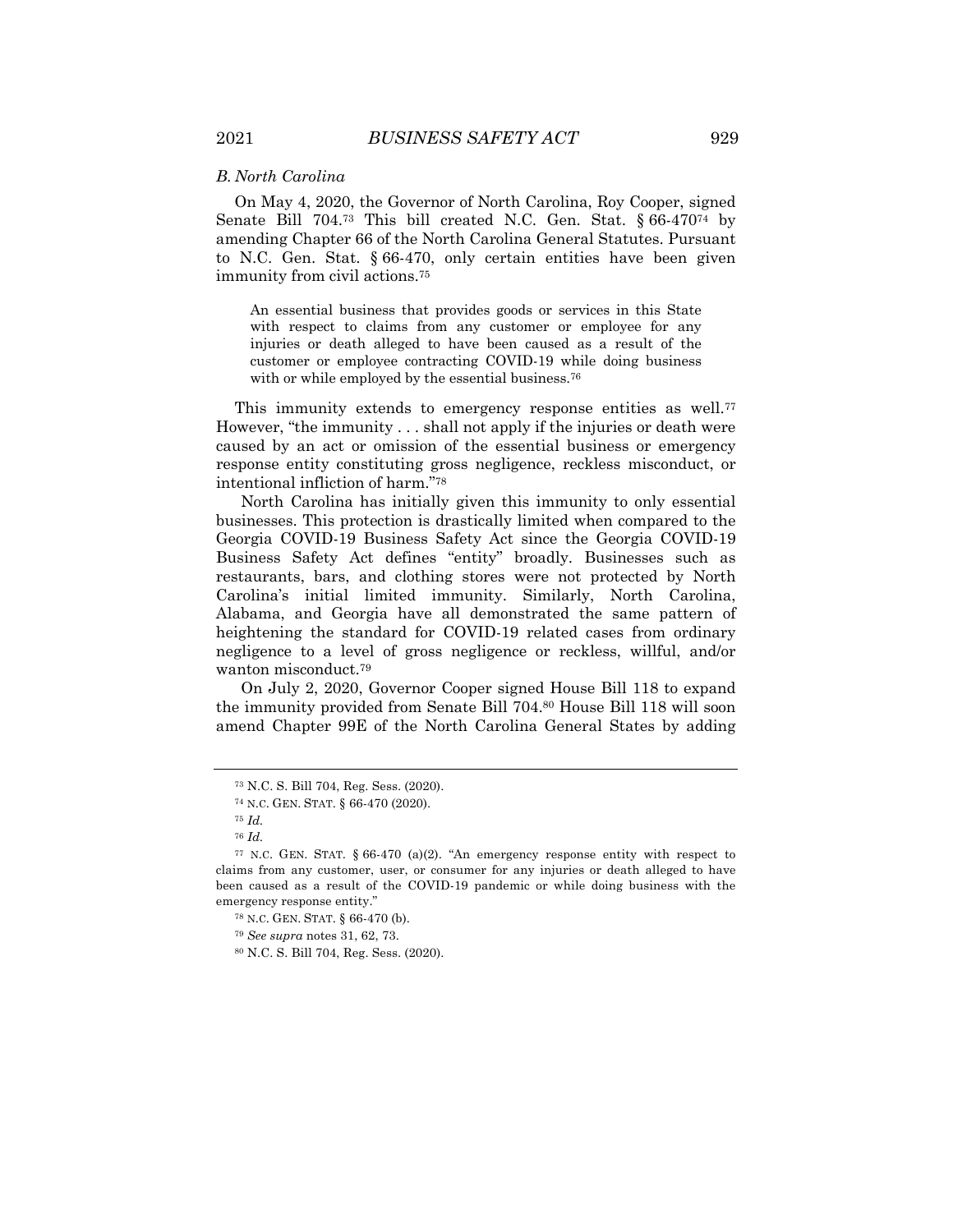N.C. Gen Stat. § 99E-70 through 72.81 Pursuant to N.C. Gen. Stat. § 99E-71,82 "[i]n any claim for relief arising from any act or omission alleged to have resulted in the contraction of COVID-19 . . . no person shall be liable for any act or omission that does not amount to gross negligence, willful or wanton conduct, or intentional wrongdoing."83 A person is defined broadly by encompassing individuals and generally all types of businesses.84 In addition, this limited immunity does not apply to the Worker's Compensation Act.85

Now, North Carolina's liability protection is equivalent to the liability protection offered in the Georgia COVID-19 Business Safety Act. Aside from Georgia's presumption of assumption of risk defense, both states have raised the standard to that of gross negligence instead of ordinary negligence. However, North Carolina has clearly identified that any ordinary person, not just a business, is protected under this new immunity. The Georgia COVID-19 Business Safety Act was silent on defining "individual" and on whether or not the ordinary person is entitled to the liability protection afforded in the Act.

#### *C. Tennessee*

Tennessee's COVID-19 Recovery Act originated from Senate Bill 8002.86 On August 12, 2020, the Tennessee General Assembly passed the COVID-19 Recovery Act, in which the Tennessee Senate's vote resulted in 27 to 4 and the Tennessee House's vote resulted in 80 to 10. Once signed by Governor Bill Lee on August 17, 2020, Tennessee's COVID-19 Recovery Act became effective immediately providing much of the same protections afforded by the surrounding states, although Tennessee does have some distinct differences as opposed to other states.

Under Tennessee's COVID-19 Recovery Act, the protection provided applies broadly, defining "Person" as, "an individual, healthcare provider, sole proprietorship, corporation, limited liability company . . . ."87 Here, Tennessee uses the same approach as North Carolina in defining who is protected. Again, this is a much safer

<sup>81</sup> N.C. GEN. STAT. § 99E-70, 71, 72 (2020).

<sup>82</sup> N.C. GEN. STAT. § 99E-71(a) (2020).

<sup>83</sup> *Id.*

<sup>84</sup> N.C. GEN. STAT. § 99E-70 (2020).

<sup>85</sup> N.C. GEN. STAT. § 99E-71(c) (2020).

<sup>86</sup> *Tennessee COVID-19 Recovery Act*, TENNESSEE GENERAL ASSEMBLY, (Aug. 20, 2020), http://wapp.capitol.tn.gov/apps/BillInfo/default.aspx?BillNumber=SB8002&GA=111.

<sup>87</sup> TENN. CODE ANN. § 29-34-802(a)(4) (2020).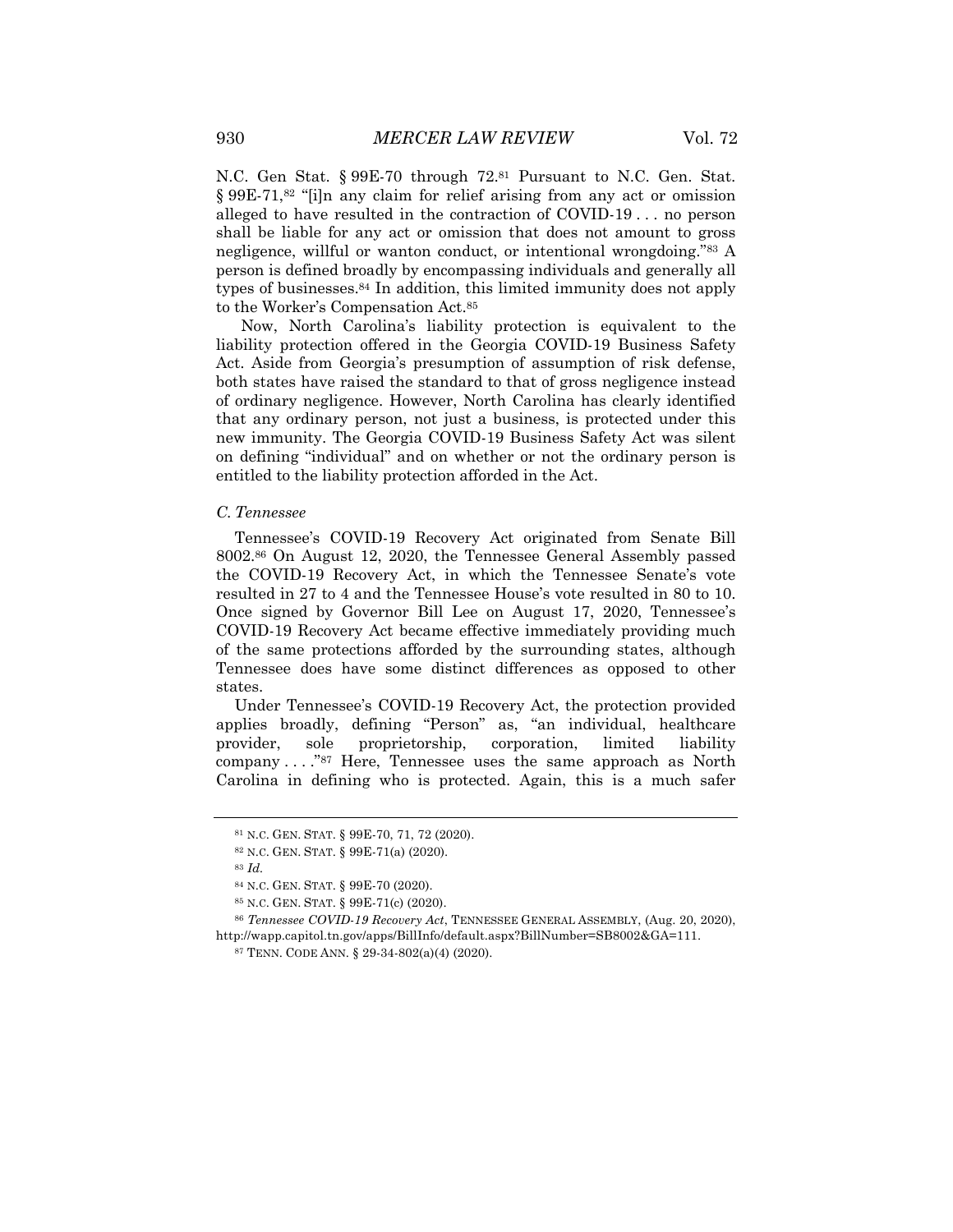approach compared to Georgia's silence on who a person or individual is and whether or not the Georgia COVID-19 Business Safety Act will apply everyone or not.

Tennessee's COVID-19 Recovery Act first states, "there is no claim against any person for loss, damage, injury, or death arising from COVID-19, unless the claimant proves by clear and convincing evidence that the person proximately caused the loss, damage, injury, or death by an act or omission constituting gross negligence or willful misconduct."88 This protection is identical to Alabama's approach by raising the burden of proof to that of clear and convincing evidence, while the COVID-19 Business Safety Act still retains the burden of proof by preponderance of the evidence. In uniformity with all other States listed above, Tennessee's COVID-19 Recovery Act raises the standard of ordinary negligence to that of gross negligence and/or willful misconduct.

In contrast, Tennessee's COVID-19 Recovery Act has enabled a different form of protection compared to Georgia's presumption of assumption of risk defense and Alabama's damages limitation. This protection is focused on how a claimant must bring forth a COVID-19 related case, specifically how the claimant must file a complaint.

[T]he claimant must also file with the verified complaint pleading specific facts with particularity . . . a certificate of good faith stating that the claimant or claimant's counsel has consulted with a physician duly licensed to practice in the state or a contiguous bordering state, and the physician has provided a signed written statement that the physician is competent to express an opinion on exposure to or contraction of COVID-19 and, upon information and belief, believes that the alleged loss, damage, injury, or death was caused by an act or omission of the defendant or defendants.89

Thus, Tennessee has raised the overall difficulty of the actual filing of complaint to reduce the volume of COVID-19 related cases.

First, the complaint must be that of a verified complaint, meaning the claimant must procure an affidavit, under oath, stating that this claim is valid. By procuring an affidavit under oath, the claimant's verified complaint gives rise to possible liability against the claimant. If the claimant's verified complaint is found to be frivolous or inconsistent between documents produced later, such as an amended verified the

<sup>88</sup> TENN. CODE ANN. § 29-34-802(b) (2020).

<sup>89</sup> TENN. CODE ANN. § 29-34-802(c)(1)–(2) (2020).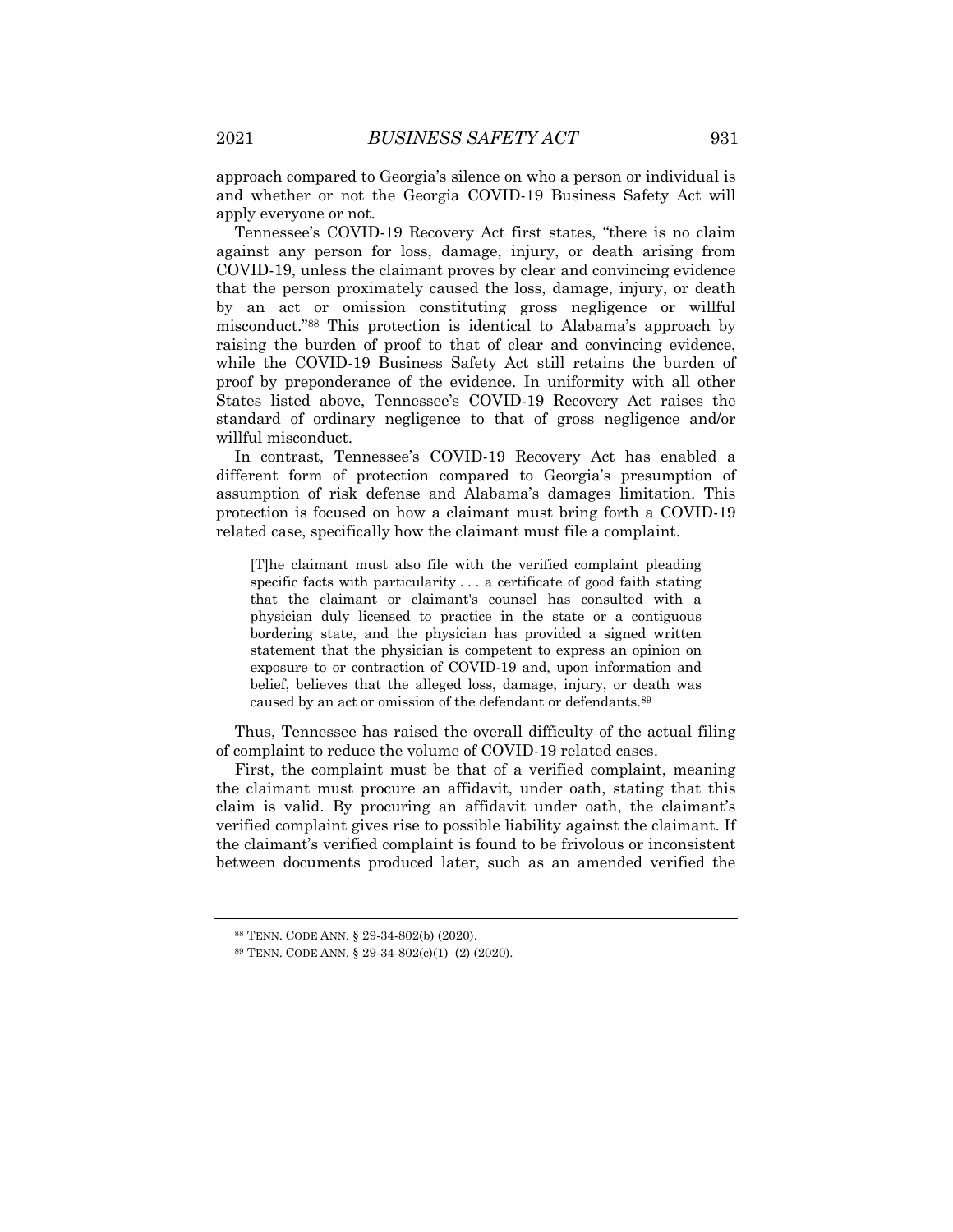complaint, then the claimant may face sanctions in the form of attorney's fees and discretionary costs.90

Second, the complaint must also procure "a certificate of good faith stating that the claimant or claimant's counsel has consulted with a physician[.]"91 This provision continues to raise the difficulty of filing a COVID-19 related case and increases the liability a claimant may face. The difficulty stems from having and finding a physician who is willing to sign a written statement stating they believe the claimant contracted COVID-19 from the "act or omission of the defendant or defendants."92 From the contagiousness of COVID-19, the likelihood of a physician producing such a statement is slim to none.

In sum and keeping in mind the overall goal of these types of acts is to deter the initial filing of COVID-19 related case, Tennessee has produced the utmost protection for businesses compared to Georgia, Alabama, and North Carolina. Tennessee's approach of raising the difficulty in the original filing a complaint, requiring a verified complaint and certificate of good faith for COVID-19 related case, is arguably the most effective way to avoid flooding the court system. In theory, this provision is geared towards deterring the claimant's counsel, rather than the actual claimant themselves because the verified complaint and certificate of good faith impose a greater liability on the claimant's counsel as well as the claimant. Surprisingly, Georgia and the other states have omitted implementing a provision like Tennessee.

# *D.Florida*

With Florida having some of the highest rates of COVID-19 cases in the country, strangely enough, Florida has yet to provide any type of protection for businesses for COVID-19 related cases. As businesses have started to fully reopen, many have concerns with the threat of being sued.93 Interestingly enough, one of the requests for liability protection is to provide an absolute immunity for essential businesses and that these essential businesses should be exempt from any and all COVID-19 related cases. However, this absolute immunity will likely

<sup>90</sup> Estate of Elrod v. Petty, 2016 Tenn. App. LEXIS 424 (2016).

<sup>91</sup> TENN. CODE ANN. § 29-34-802(c)(2) (2020). c

<sup>92</sup> *Id.*

<sup>93</sup> Renzo Downey, *Florida businesses ask for COVID-19 liability protections including exempting essential businesses*, FLAPOL (Sep. 30, 2020), https://floridapolitics.com/archives/370810-florida-businesses-ask-for-covid-19-liabilityprotections-including-exempting-essential-businesses.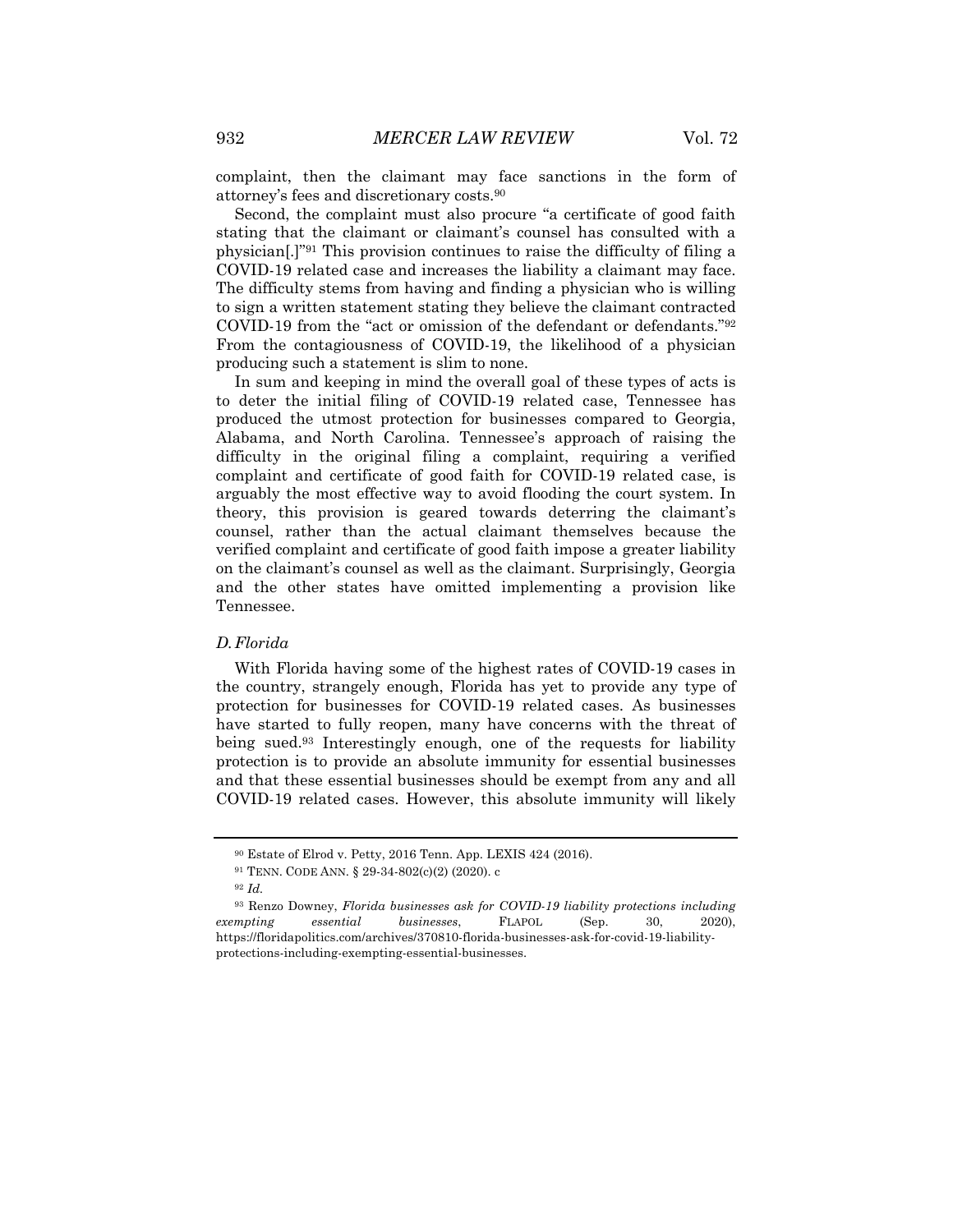not occur because this will decrease the level of safety at which an essential business operates and increase the spread of COVID-19. For acts of this nature to be effective, there must be a balance between the protection given to businesses and the protection to citizens as a whole for decreasing the spread of COVID-19. If Florida does draft some form of protection, they may turn to Georgia and the other states for guidance and ideas to effectuate this type of balance between their businesses and citizens.

### VI. RIGHTS BUSINESSES HAD PRIOR TO THE GEORGIA COVID-19 BUSINESS SAFETY ACT AND OTHER LIABILITY BUSINESSES MAY FACE

Businesses, especially private businesses, have a right to deny access and/or entry into the business for a multitude of reasons. Generally, consumers are not heavily protected under discrimination laws, so businesses face little liability when denying a consumer entry or a service. As the Georgia COVID-19 Business Safety Act does preserve the growing need for businesses to continue to practice certain COVID-19 safety provisions. However, there is a frivolous notion that businesses may face liability through practicing these COVID-19 safety provisions.

Currently, many businesses have implemented a requirement to wear a mask if a consumer enters the premises of the business. Many citizens have contested this requirement and refuse to comply with wearing a mask. However, these businesses have a right to refuse service or entry for not wearing a mask. This is the same concept as the well-known sign, "No Shoes, No Shirt, No Service" or the same concept as a restaurant having a dress code.

The only incident that could create the basis for a discrimination claim would be if a business enforced the mask policy on a certain race or any others protected under discrimination laws, but then declined to enforce the mask mandate on another.

#### VII.THE IMPACT OF THE GEORGIA COVID-19 BUSINESS SAFETY ACT

# *A. Will the Georgia COVID-19 Business Safety Act reduce the number of COVID-19 related lawsuits?*

Yes, the Georgia COVID-19 Business Safety Act will reduce the number of COVID-19 related lawsuits for a multitude of reasons.

First, a lay person will be much less inclined to even think about filing suit because of the presence and enactment of the Georgia COVID-19 Business Safety Act and, more specifically, through the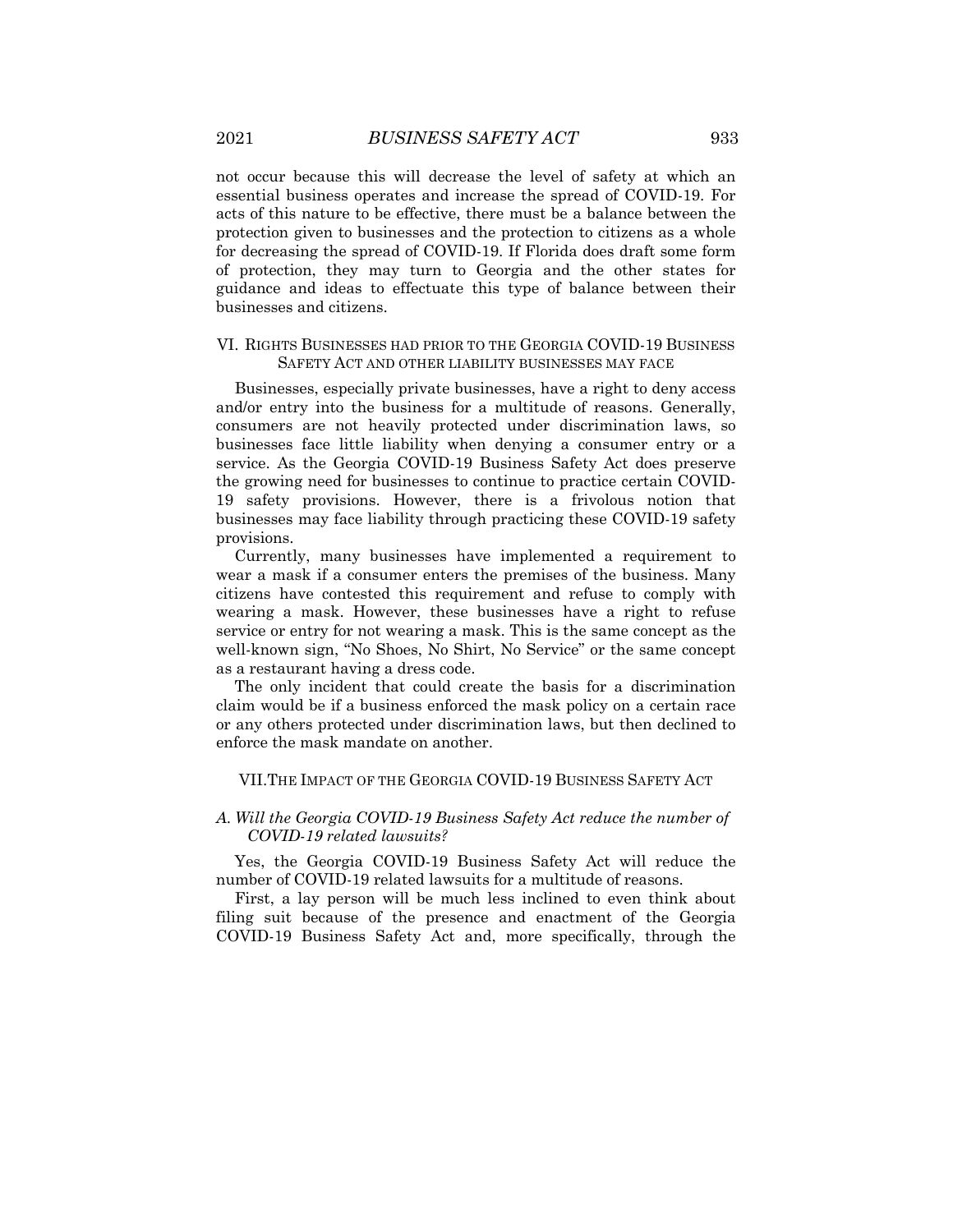warning signs and notices that businesses will provide to their customers. Normally, individuals are not constantly paying attention to new laws set in place, but the Georgia Legislature's use of these warning signs and other notices will educate the public substantially. However, the education a lay person will perceive is simply that a business is not liable if a customer contracts COVID-19. These businesses will likely not mention anything about still having a right to sue and the heightened standard of gross negligence.

Second, the heightened standard of gross negligence will likely deter lawyers from taking these cases on. Gross negligence is "defined as equivalent to the failure to exercise even a slight degree of care or lack of the diligence that even careless men are accustomed to exercise."94 This standard is substantially more difficult to prove than ordinary negligence, so even if an individual seeks out a lawyer, the lawyer will likely decline to pursue any type of relief.

# *B. Can the Georgia General Assembly improve the Georgia COVID-19 Business Safety Act through Amendments?*

#### **1. Possible Amendments from Alabama**

The Georgia legislature can and may need to improve the Georgia COVID-19 Business Safety Act if this Act does not significantly decrease the number of COVID-19 related claims. For example, Alabama's liability protection is much greater than that of Georgia. The Georgia legislature may need to use some of the same liability protections Alabama has given such as the limitation on damages or raising the burden of proof to clear and convincing evidence, instead of preponderance of evidence.95 These two extra liability protections would likely deter even the most persistent lawyer from taking these types of cases on.

#### **2. Possible Amendments from North Carolina**

In addition, the Georgia COVID-19 Business Safety Act has failed to identify who is considered an "individual."96 The Georgia Legislature may need to identify this in order to decrease future COVID-19 related cases because it is arguably uncertain if the Act extends this liability

<sup>94</sup> Wolfe v. Carter, 314 Ga. App. 854, 859, 726 S.E. 2d 122, 126 (2012).

<sup>95</sup> *See Eighth Supplemental State of Emergency: Coronavirus (COVID-19)*, STATE OF ALABAMA, (May 8, 2020), https://governor.alabama.gov/newsroom/2020/05/eighthsupplemental-state-of-emergency-coronavirus-covid-19/.

<sup>96</sup> *See* O.C.G.A. § 51-16-1.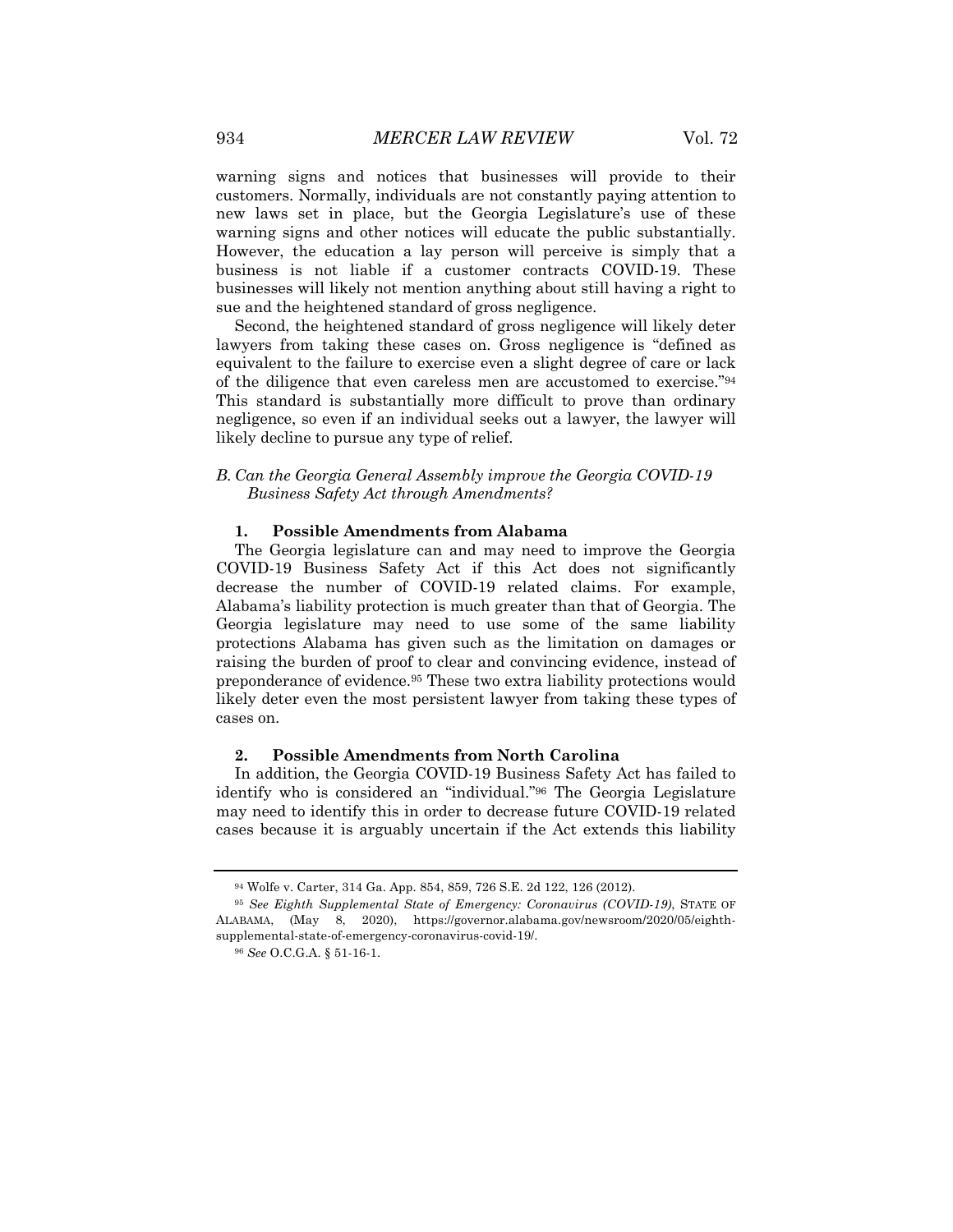protection to the ordinary person. To do this, the Georgia Legislature may turn to North Carolina because North Carolina clearly outlined that any person is entitled to this immunity.97

#### **3. Possible Amendments from Tennessee**

Lastly, the Georgia Legislature may turn towards Tennessee's COVID-19 Recovery Act. The addition of raising the pleadings of a complaint by incorporating and requiring a verified complaint and a certificate of good faith is a protection none of the other surrounding states have pursued. This should have the greatest impact on deterring COVID-19 related cases because of the "bite" placed on the claimant and claimant's counsel of possibly facing sanctions.

#### *C. Economic Impact*

Around February 18, 2020 and prior to the COVID-19 Pandemic, the S&P 500 at around 3,380 and the Dow Jones at around 29,300, were both reaching all-time highs within the stock market.<sup>98</sup> In just a onemonth time frame, around mid-March, the S&P 500 fell over a 30% to around 2,300, and the Dow Jones fell over 35% to around 18,000. This was the biggest crash in the stock market since the housing crisis back in 2008. While this crash did not reach the magnitude of the 2008 stock market crash, this crash did happen within a very rapid timeframe.

In spite of the quarantine, the impact of the Pandemic put a halt on businesses operating or at least operating at full capacity. As a result, businesses were forced to cut employees and it has been estimated that over 20 million jobs have been lost since mid-March because the COVID-19 Pandemic.99

Throughout this turmoil, President Trump even issued stimulus checks over the summer to provide some relief to individuals and assure that they can afford groceries, bills, and/or rent. These stimulus checks likely had an ulterior motive than just to provide relief to individuals. From the stimulus checks, individuals were much more willing to go out

<sup>97</sup> *See* N.C. GEN. STAT. § 99E-70.

<sup>98</sup> *Dow Jones Industrial Average*, YAHOOFINANCE (Jan. 12, 2021, 5:06 PM), https://finance.yahoo.com/quote/%5EDJI?p=^DJI; ; *S&P 500*, YAHOOFINANCE (Jan. 12, 2021, 5:06 PM),, https://finance.yahoo.com/quote/%5EGSPC?p=^GSPC (last visited Oct. 15, 2020).

<sup>99</sup> Stephanie Soucheray, *US job losses due to COVID-19 highest since Great Depression*, CIDRAP (May 8, 2020), https://www.cidrap.umn.edu/news-perspective/2020/05/us-joblosses-due-covid-19-highest-great-depression.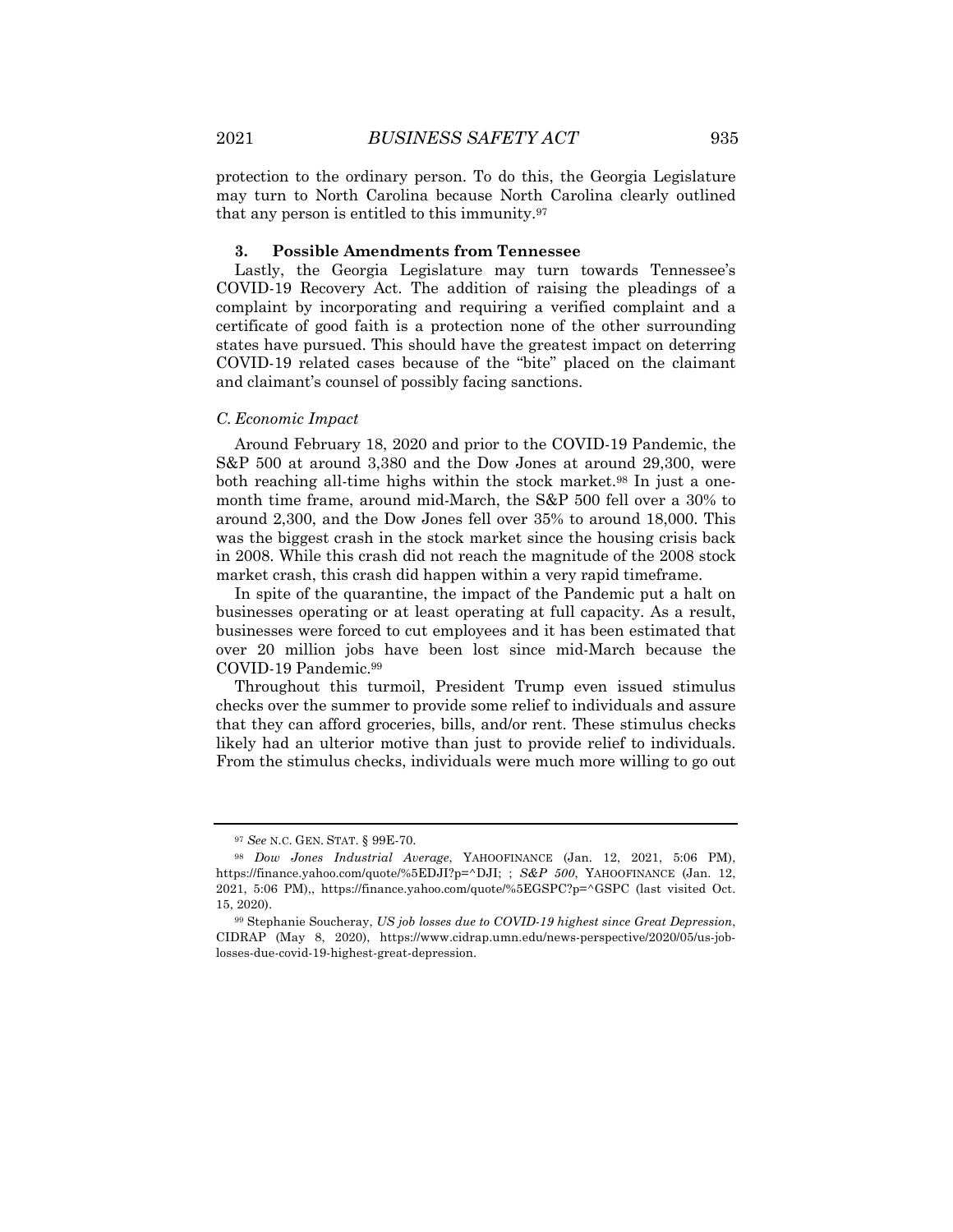and spend all or part of this stimulus check to businesses, thus stabilizing and increasing the stock market and economy.

For many of Georgia's business, the operational level was less than full capacity. Some businesses like bars and movie theaters closed down entirely, many restaurants only did takeout orders, and many other businesses started operating through online communications. The Georgia COVID-19 Business Safety Act allows businesses to operate as they did prior to the COVID-19 Pandemic, which is one of the initial steppingstones to drive the economy and the stock market back up. However, the Georgia COVID-19 Business Safety Act is just one state. For the United States to see significant results, many other states will need to pass Acts that are similar to Georgia. Therefore, the economic impact for the United States is relatively difficult to gauge, but the economic impact for Georgia is significant.

# *D. How the Georgia COVID-19 Business Safety Act will help the Legal System in the long run*

From a lawyer's perspective, cases are a lawyer's business. Ironically, the Georgia COVID-19 Business Safety Act is essentially limiting and reducing the possible cases that a lawyer may take, thus hindering their business while benefiting all other types of businesses. Although, does a lawyer truly need these cases given the circumstances of the pandemic?

Currently, Georgia courts have been shut down, delayed, and back logged with cases. Courts have been faced with a perplexing issue of attempting to practice social distancing, but yet they need a twelve-man jury in order to hear a case. As a result, very few cases have been tried since the pandemic and many of the cases have been pushed back for a later date. However, this does not mean that more cases are not being filed during the pandemic. These new cases coming in are further flooding the legal system and it is likely that courts will be highly busy when the pandemic is over. Cases may not be heard in over several years from when they were filed.

Ideally, by reducing the COVID-19 related cases filed in Georgia courts, this will allow the courts some breathing room to catch up on trying all other types of cases. This is important for the underlying idea of the court system and the entire legal system. If an individual has to wait years or even a decade to decide their case, then the general public will lose faith in the court system. Not only does Georgia's COVID-19 Business Safety Act help the court system by decreasing the number of cases filed, but this helps lawyers and the practice of law in the long run. Lawyers need clients to believe in the legal system, so these clients